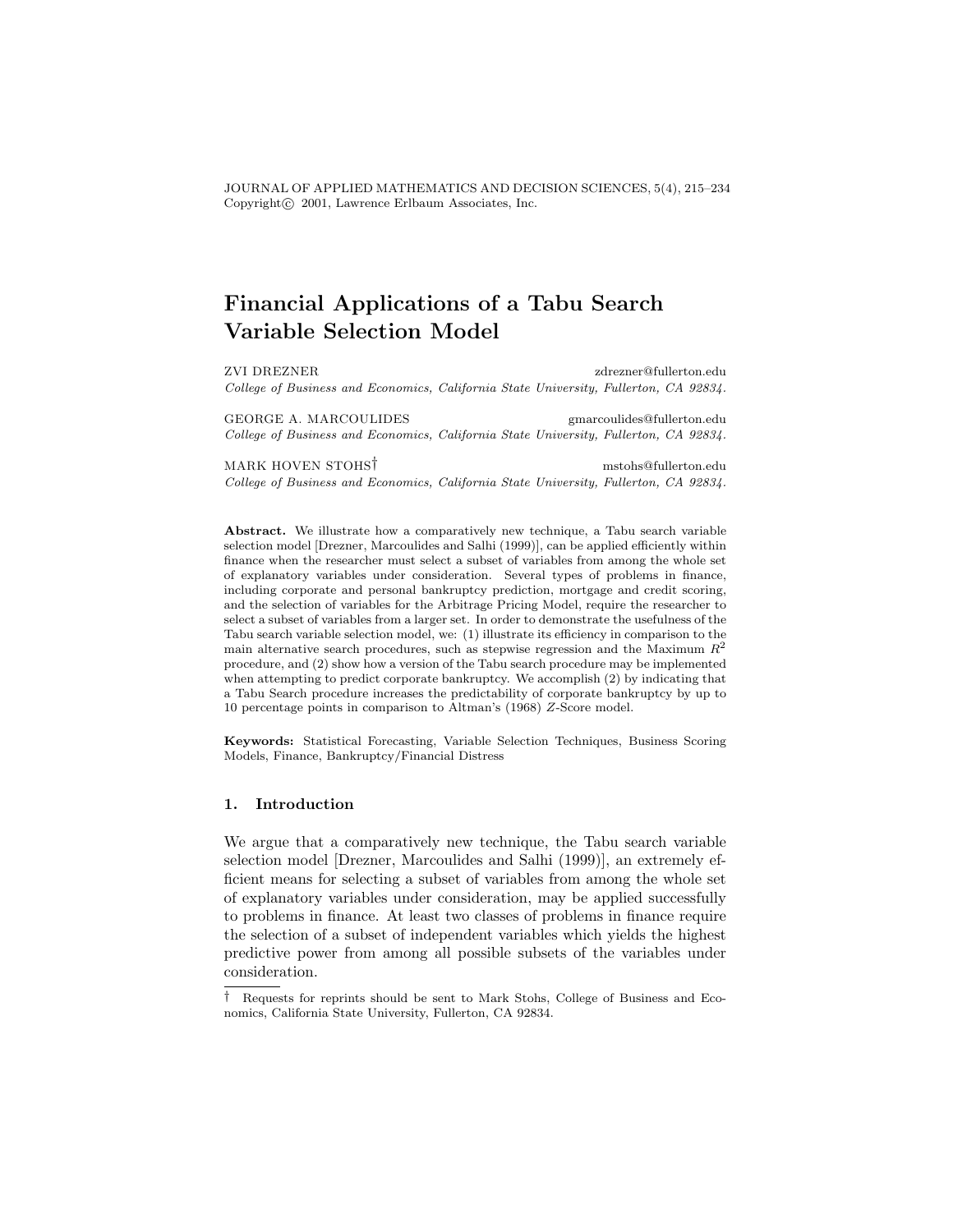One class includes specific problems in corporate, personal and real estate finance. For example, a widely used system in corporate finance is Altman's (1968) Z-score model for predicting corporate bankruptcy. Using discriminant analysis (DA), Altman selects a set of firm-specific variables intended to predict whether or not particular firms are likely to declare bankruptcy. Other problems in this class include the prediction of personal (consumer) bankruptcy, the prediction of bank loan defaults, commercial or residential mortgage scoring, and credit scoring. The practical scoring approach taken in these fields could readily be extended to the field of insurance.

The problem of selecting the appropriate factors for the Arbitrage Pricing Theory (APT) constitutes the second class by itself. As Roll (1988) notes, "the paucity of explanatory power represents a significant challenge to our science." He adds that ex post success for either the Capital Assets Pricing Model (CAPM) or the APT would suggest that the " $R^2$  should be close to 1.0." This is not to suggest that just any mix of factors for the APT, or any theory, satisfies the criteria of science. Instead, if additional factors provide more explanatory power, those factors are "acceptable" only if they are "indeed pervasive, non-diversifiable, and most important, are associated with additional risk premia" [Roll (1988)]. In short, factors (independent variables) ultimately selected for a theory must also be grounded in theory.

Debate over the best method for predicting the dependent variable centers around three issues: (1) which types of independent variables to use, (2) which statistical technique is most appropriate for the data at hand, and (3) which variable selection model is best for arriving at a finite set of independent variables from among a larger set of variables. As Altman (1968) notes with respect to predicting corporate bankruptcy, "the question becomes, which ratios are most important in detecting bankruptcy potential, what weights should be attached to those selected ratios, and how should the weights be objectively established?"

The first issue is best illustrated by the corporate bankruptcy models. Mossman Bell, Swartz, and Turtle (1998) consider the merits of models which rely on four different types of variables: financial statement ratios (as in Altman's Z-score), cash flows, stock returns and return standard deviations. The second issue focuses on whether regression analysis, DA, logit, probit, option-based models as in Shilton and Teall (1994) and based upon the original option-based models developed by Merton (1973) and Black and Scholes (1973), or some other statistical procedure provides the best predictive power.

The third issue considers which technique is most efficient for selecting among predictor variables. Using regression analysis alone, Drezner, Marcoulides and Salhi (1999) indicate seven techniques for selecting among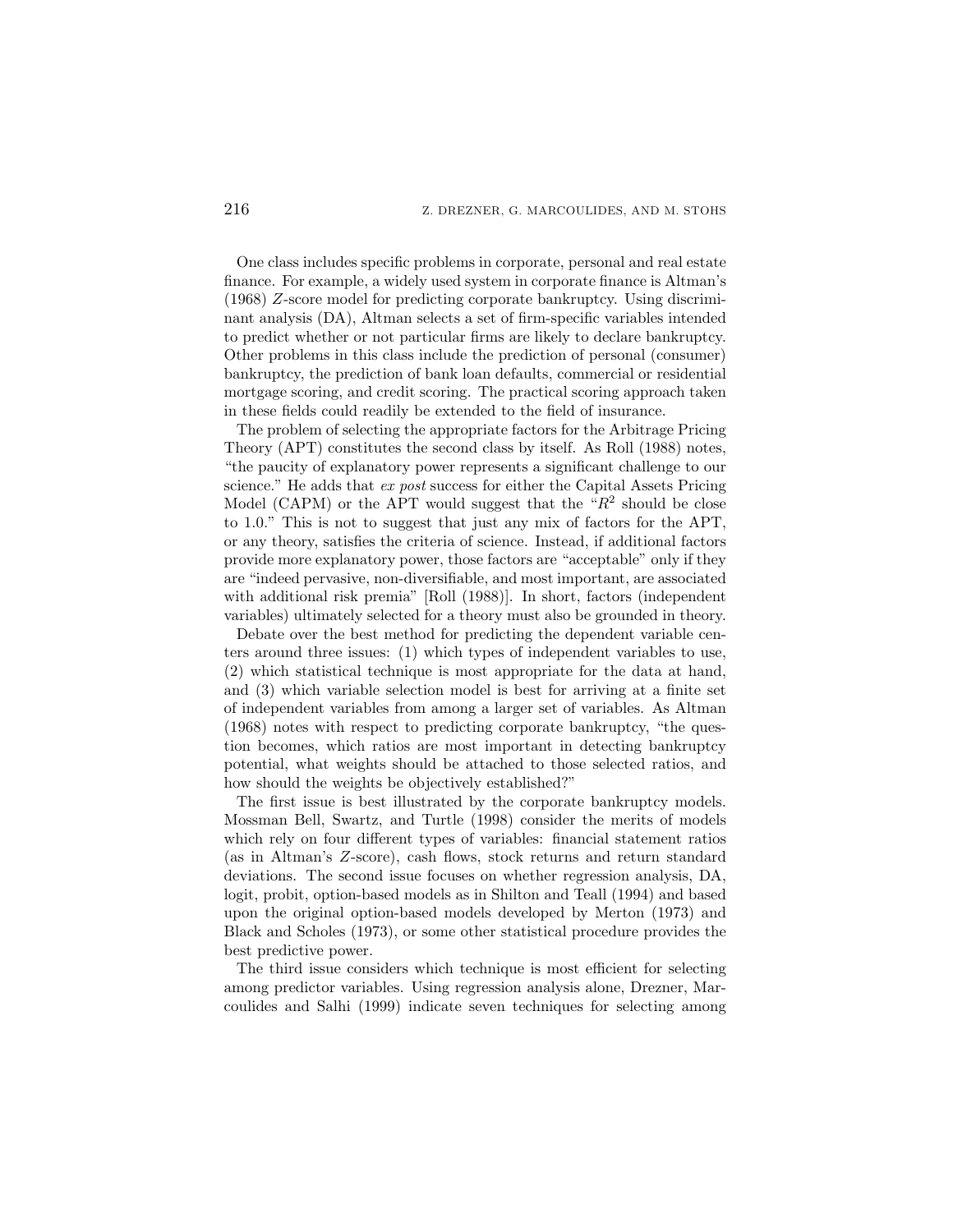predictor variables: all possible regressions, forward selection, backward selection, stepwise selection, blockwise selection, maximum  $R^2$  improvement and minimum  $R^2$  improvement. Drezner et al. (1999) also demonstrate that the Tabu search procedure is more efficient than these seven (standard) regression techniques when selecting predictor variables.

In this paper we illustrate the efficiency of the Tabu search procedure as a method for selecting predictor variables for addressing problems within finance. The Tabu search model has the virtue of being independent of the first two issues. For instance, it can be readily used along with multiple regression, DA, logit, probit or simultaneous equations. The Tabu search model is also general because the distribution assumptions for the variables are minimal. Finally, any predictive system that is used in practice must rely on a finite subset of independent variables from among a larger set of variables. Since the Tabu selection process is most efficient at accomplishing this task, we recommend its use when constructing scoring systems in corporate, personal and real estate finance.

Whether implicit or explicit, the issue of selecting a subset of variables is important even in the corporate bankruptcy case. Mossman et al (1998) report that "little agreement exists regarding the best accounting ratios to determine likelihood of financial distress; [and that] more than 65 ratios [have been] used as predictors in previous literature." And Altman (1968) selects a final set of five variables which he argues do the "best overall job together in the prediction of corporate bankruptcy" from among an original list of 22 variables.

Section 2 reviews typical examples of predictive (scoring) models within finance in order to understand the appropriate use of the Tabu search selection procedure. Section 3 briefly reviews a specific version of the Tabu search model. This version is applied to some example data sets in Section 4 in order to illustrate its benefits in comparison to the traditional variable selection techniques. In Section 5, we apply a Tabu search procedure within the corporate bankruptcy setting. Section 6 concludes.

## 2. Bankruptcy Prediction and Mortgage Scoring Models

The literature about bankruptcy prediction and scoring models is extensive, but several key articles provide general overviews of the respective areas. Mossman et al (1998) examine a variety of corporate bankruptcy models. Domowitz and Sartain (1999) consider the consumer bankruptcy decision, though they do not select the variables which provide the highest predictive power. Asarnow and Edwards (1995) evaluate the success of predicting the expected loss on bank loans. Vandell (1993) reviews the mortgage default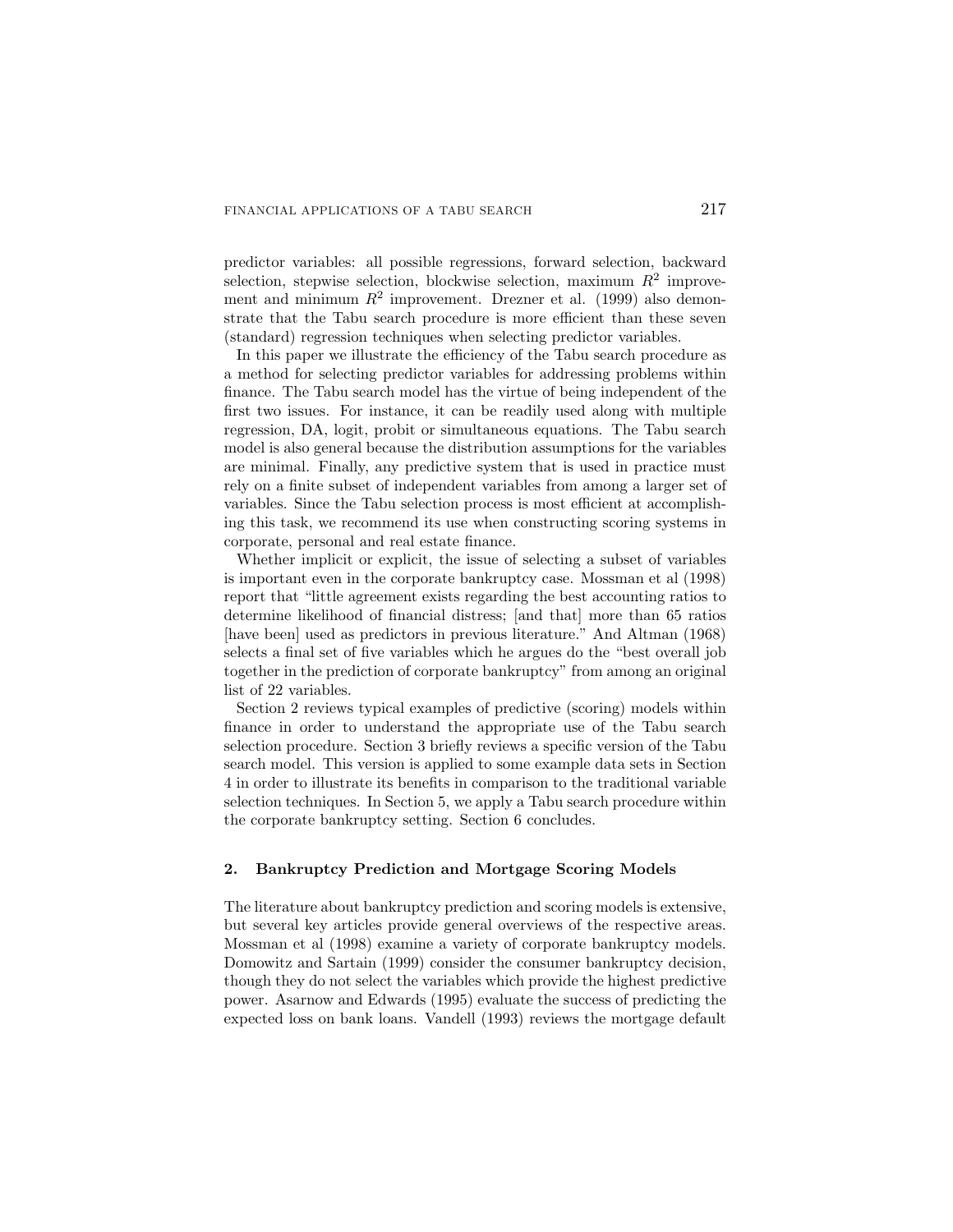research. And Mester (1997) surveys credit (card) scoring. In order to illustrate these systems in more detail, we comment briefly about these systems and then explain both Altman's Z-score and the Lehman Brothers default model as representative examples.

The information publicly available about prediction models varies dramatically. Altman's (1968) Z-score is published and used frequently in the corporate finance literature [see, for example, Mackie-Mason, 1990]. In contrast, Avery Bostic, Calem, and Canner (1996) report that "most credit history and application scoring systems are proprietary in nature, and the specific factors used and the risk weights assigned to these factors in establishing scores are not generally available to the public."

The number of factors considered and eventually used in a scoring system also varies. According to Mester (1997), some developers start with 50 or 60 variables in the development stage, but use only eight to 12 in the final scorecard. She adds that First Data Resources uses 48 factors in its final credit card scoring system.

Most of the business applications for these models are obvious. External stakeholders need to know the viability of corporations. Governmental regulations may be improved with more information about why individuals declare bankruptcy. Banks prosper when they are better able to predict which loans will default or become overdue. And mortgage and credit providers gain by distinguishing those borrowers who are likely to default on their loans or credit cards from those who are not. However, Avery et al (1996) explain five additional non-obvious uses, particularly for credit scoring, including: (1) monitoring the quality of portfolios, (2) evaluating the quality of mortgages for sale, (3) differentiating risk categories of loans for pricing decisions, (4) aiding the collection process, and (5) facilitating strategic planning decisions.

Altman's (1968) Z-score is one of the most well established models for predicting corporate bankruptcy. Even after 30 years it classifies the bankrupt from non-bankrupt firms during the year prior to bankruptcy better than the three leading competitors(Mossman, 1998). Altman considered a wide variety of financial ratios based upon firm-specific characteristics to arrive at the  $Z$ -score in equation  $(1)$ :

$$
Z - \text{Score} = 1.2 \times \frac{WC}{TA} + 1.4 \times \frac{RE}{TA} +
$$
  

$$
3.3 \times \frac{EBIT}{TA} + 0.6 \times \frac{MVE}{BVD} + 1.0 \times \frac{S}{TA}
$$
 (1)

where  $WC$  is working capital (current assets minus current liabilities),  $RE$ is retained earnings, EBIT is earnings before interest and taxes, MVE is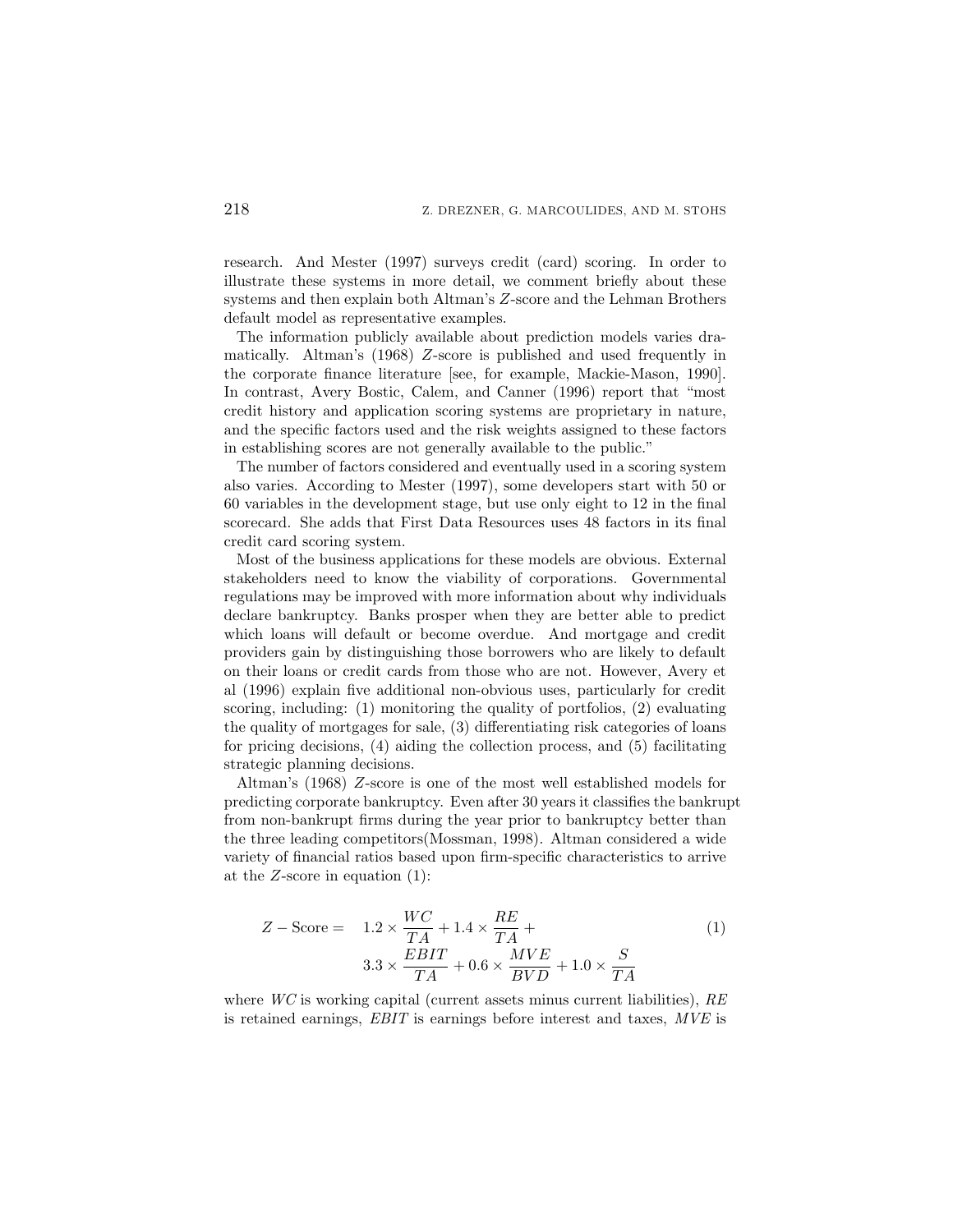the market value of equity,  $S$  is sales,  $TA$  is total assets and  $BVD$  is the book value of debt. In this model, the lower the Z-score the higher the probability of bankruptcy. Firms with a Z-score lower than 1.81 have a high probability of failure within two years, while firms with Z-scores higher than 3.00 have a low failure rate.

Using the recent results of Mossman (1998), for instance, a sample of bankrupt firms from 1980 to 1991 has a mean of -0.028 for the working capital to total assets ratio, versus a mean of 0.314 for the non-bankrupt sample. The average Z-score for the bankrupt sample is 1.36, while the non-bankrupt mean is 4.12 . We adjust the Z-scores given in Mossman (1998) by 100 so that they are commensurate with our values as reported in Tables 3 and 4 below. The lower Z-score for the sample of bankrupt firms clearly indicates their higher probability of bankruptcy. The Z-score correctly classifies 84% of the firms in Mossman's sample.

As noted above, Altman (1968) initially compiles a list of 22 variables (financial ratios) to consider for inclusion in the final set of variables. He explicitly utilizes the following procedures to select his final list of five variables: "(1) observation of the statistical significance of various alternative functions including determination of the relative contributions of each independent variable; (2) evaluation of inter-correlations between the relevant variables; (3) observation of the predictive accuracy of the various profiles; and (4) judgment of the analyst." In the years following Altman's (1968) article, the selection techniques mentioned above became available, all of which attempt to reproduce procedures (1) - (3). It is likely, in other words, that a technique like the all-possible regressions selection technique would have produced an equation with even more predictive power than equation (1) above. And we argue that the Tabu search model adds at least incremental value to this process.

Pestre, Richardson and Webster (1992) explain the Lehman Brothers mortgage default model in detail. It is used to predict the probability of default of a pool of mortgages. They note that while mortgage delinquency ranges between 4.5% and 6% annually, loans entering default (foreclosure) have remained below 0.35% during the 1980s. A representative sample of about one million US home mortgages are used to construct the Lehman Brothers default model. The database includes fixed and dynamic characteristics, ranging from the details of each individual mortgage (e.g., zip code of residence, original loan-to-value ratio, purchase price, and date origination) to time series data (e.g., current loan balance, current delinquency status, the monthly unemployment series for each metropolitan statistical area (MSA), and the median house price by geographical area).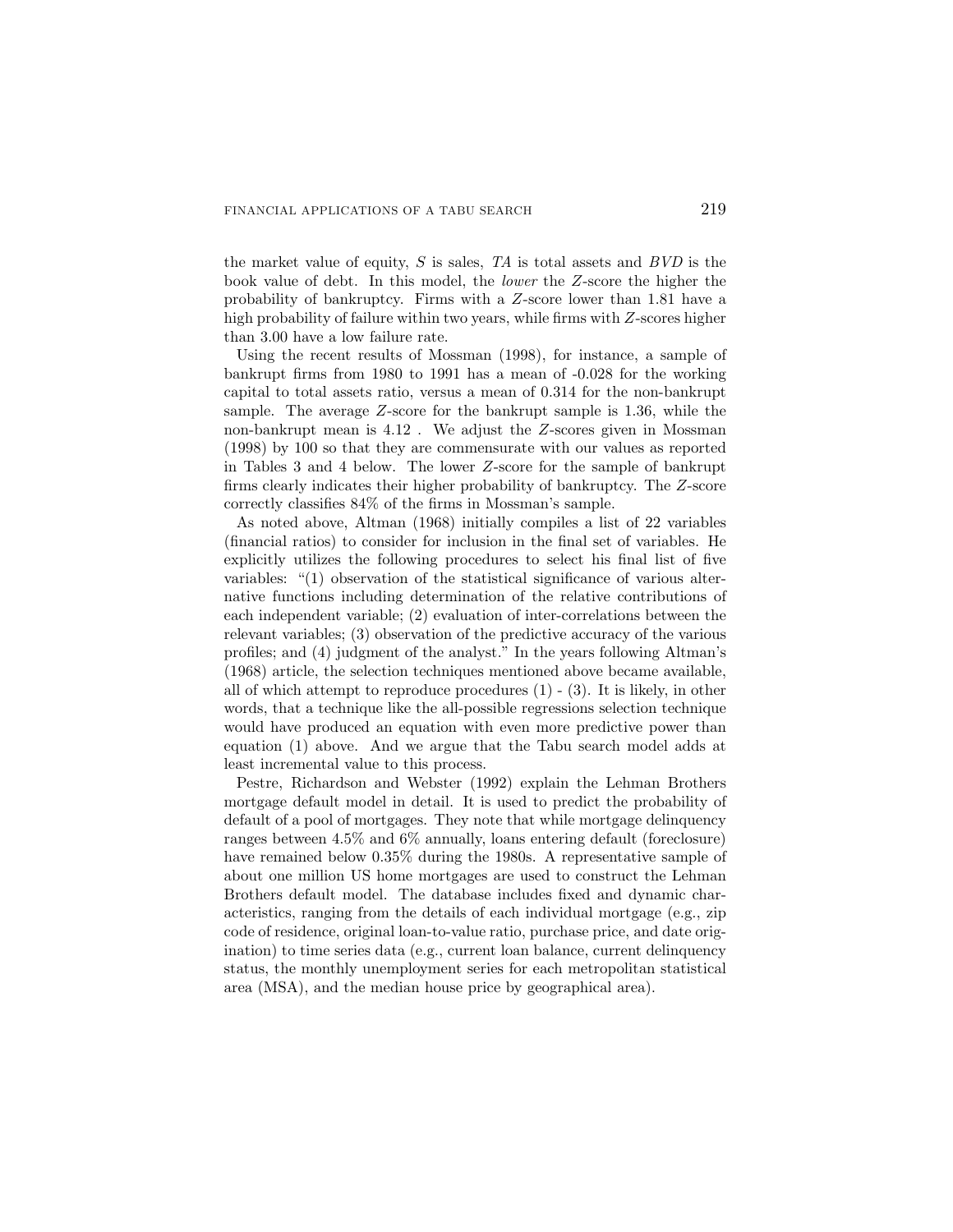Table 1. Lehman Brothers Mortgage Default Model<sup>∗</sup>

| Risk Multipliers for Property and Loan Characteristics |                                |                 |  |  |  |  |
|--------------------------------------------------------|--------------------------------|-----------------|--|--|--|--|
| Variable                                               | Subset of Variable             | Risk Multiplier |  |  |  |  |
| Term                                                   | $30$ -year                     | 1.0             |  |  |  |  |
|                                                        | $15$ -year                     | 0.8             |  |  |  |  |
| <b>Property Value</b>                                  | Average                        | 1.0             |  |  |  |  |
|                                                        | High; 3-5 times average        | 2.0             |  |  |  |  |
|                                                        | Super High; $5+$ times average | 5.0             |  |  |  |  |
| Occupancy                                              | Owner                          | 1.0             |  |  |  |  |
|                                                        | Investor                       | 1.7             |  |  |  |  |
| Purpose                                                | Purchase                       | 1.0             |  |  |  |  |
|                                                        | Refinance - no cash out        | 1.0             |  |  |  |  |
|                                                        | Refinance - cash out           | $1.6\,$         |  |  |  |  |
| <b>Property Type</b>                                   | Single family                  | 1.0             |  |  |  |  |
|                                                        | Condominium                    | 1.0             |  |  |  |  |
| <b>Property Location</b>                               | City Center                    | 1.4             |  |  |  |  |
|                                                        | Suburb                         | 1.0             |  |  |  |  |

<sup>∗</sup> Reproduced from Figure 15 of Pestre, Richardson and Webster (1992).

A logit technique is applied to the data to identify those characteristics which predict mortgage default. Pestre et al. (1992) note that the primary output of the model is a projected probability of default for each month a pool of mortgages is outstanding, with several equations roughly corresponding to Altman's Z-Score (equation (1) above).

The final determinants in the Lehman Brothers' model include four types of variables: (1) economic environment, (2) loan underwriting, (3) time and (4) property and loan characteristics, which include 12 variables altogether. While the number of variables initially considered for their model is not discussed, it is not difficult to imagine that up to 60 variables were candidates for inclusion in the final equation.

The model indicates that home price appreciation, an economic environment variable, is the most important in predicting mortgage foreclosure. For instance, Pestre et al (1992) state that "keeping all other loan characteristics constant, loans for which the underlying property value has fallen 20% since origination are projected to foreclose at 6.8 times the rate of loans for which property values are unchanged." In order to understand the procedure in more detail, consider Table 1, which presents the property and loan variables along with the corresponding risk multiplier (coefficient es-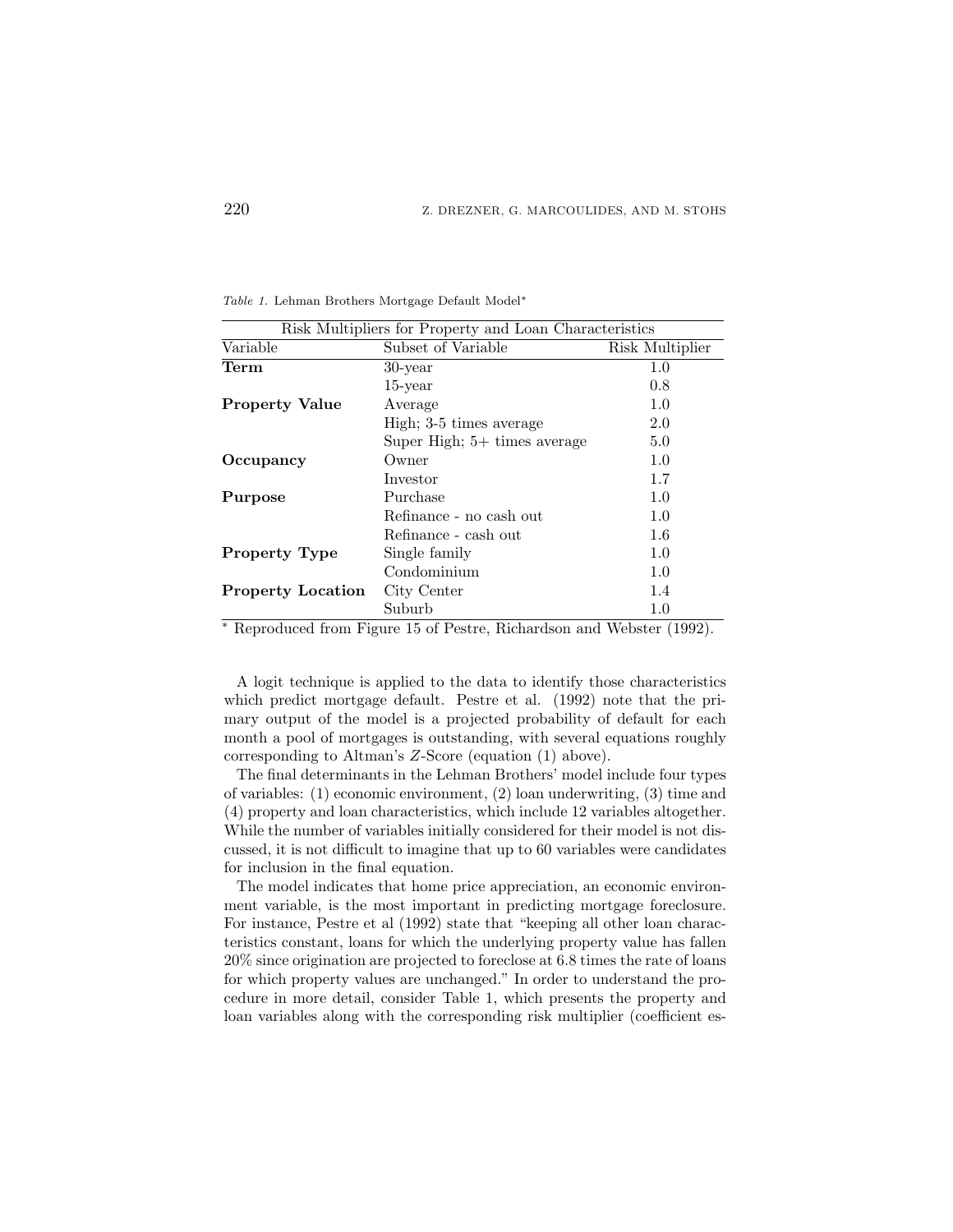timates in a regression analysis). The higher the risk multiplier, the more risky the mortgage loan. For example, properties with prices more than five times the median home price in the same MSA are five times more likely to foreclose than the average.

The Lehman Brothers model can readily be used by mortgage originating institutions both for monitoring their current portfolio of loans and for making the mortgage decision in the first place. This model is just one of several that currently exist, most of which are proprietary in nature. Naturally, institutions which rely upon these scoring systems continually update their data and search for new models which provide improved predictability. For each percentage of improvement in predictability, institutions may increase their profits. The practical use for improving these systems is apparent.

Researchers rarely explain their statistical procedures for narrowing down the number of variables. Altman's (1968) discussion of this procedure is an exception. Yet this process is crucial to the success of any given model. Improvements in the variable selection stage of the model-building process may increase the predictability of the model itself. We investigate how the Tabu search procedure allows for such improvement in the next section.

### 3. The Tabu Search Variable Selection Procedure

Econometric theory suggests that the variables in any prediction model (like regression modeling) be selected in accordance with the substantive theory under consideration. That is, researchers should set forth the regression model prior to data collection and statistical testing. To do otherwise, the argument goes, is to engage in "regression fishing." There is a long debate in econometrics over this issue, as discussed in Goldberger (1991) and more recently in The Economist (1998). However, testing various combinations of variables is appropriate and even necessary during the stage of theory building. Indeed, the point of constructing a theory is to explain regular patterns of behavior, and regression results are important for discerning regularities in behavior. This is the basic point of Arrow's (1951) comment that that "the choice between the alternative scientific tactics . . . depends on the stage of formalization of the underlying theory. No dogmatism is possible. . . "

Two additional points reinforce the viability of searching for variables which provide strong predictive power. First, the practical use of such an approach is apparent in the uses considered herein, such as predicting bankruptcy and credit scoring. Second, while a researcher is extremely likely to obtain statistically significant results when running thousands of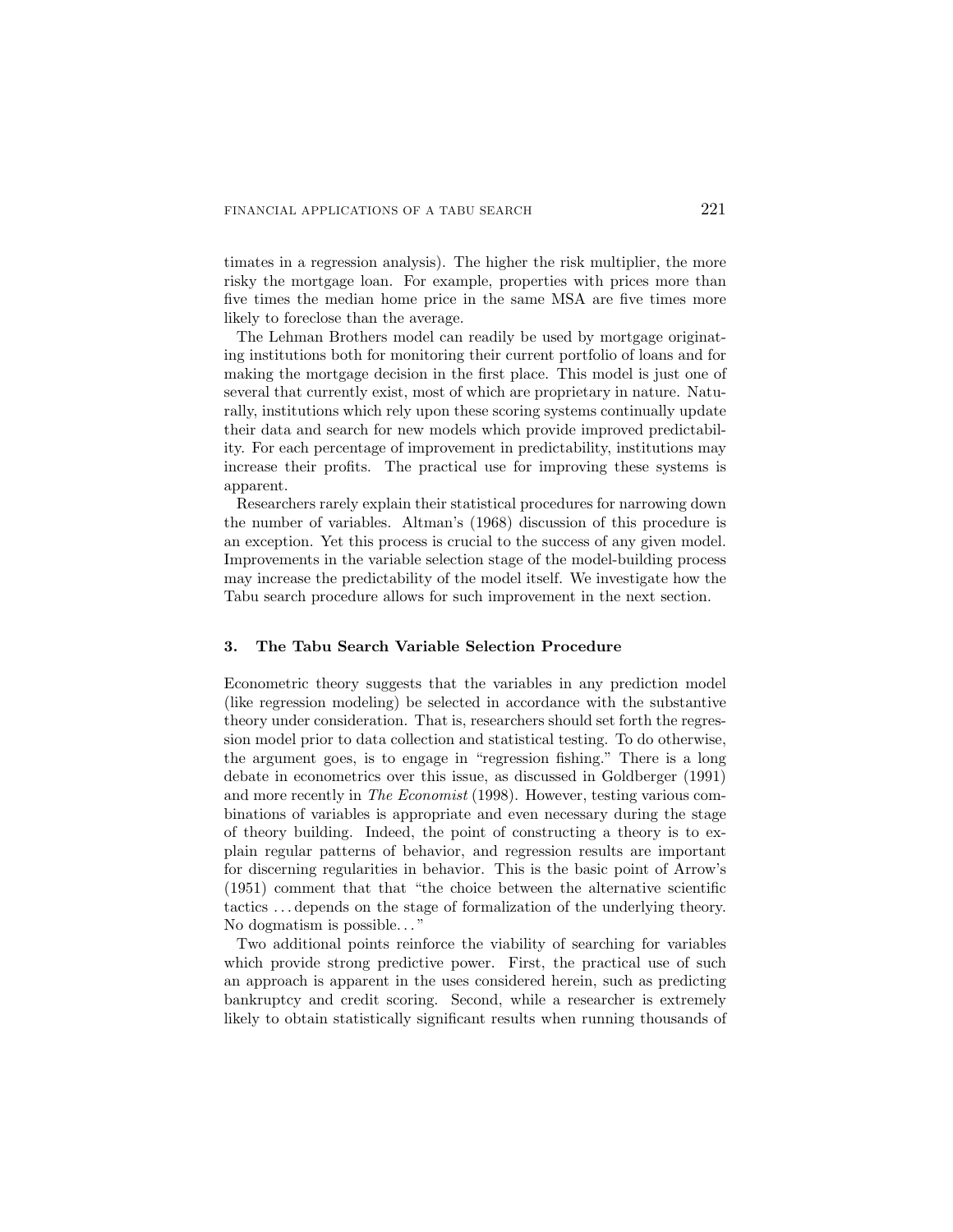regressions, additional statistical tests (e.g., out-of-sample testing) mitigate these problems. Simply, regression fishing is appropriate in some circumstances.

Of the seven general approaches mentioned by Drezner et al (1999) for selecting variables in a regression analysis, the all-possible regressions is clearly the most efficient (Berk, 1977). Its weakness, however, is that the number of all possible regressions with  $k$  independent variables equals  $2^k$ . With just 40 variables under consideration, over one trillion different regressions must be run and the computational requirements are prohibitive. Even today's fast personal computers require a great deal of time to accomplish this task. For example, with an  $n = 50$  and an initial set of variables of 26, the all-possible procedure requires over six hours versus only 4 seconds for the Tabu search procedure. For more details about the efficiency of the Tabu search procedure, see Drezner et al. (1999).

Commonly used search techniques (such as stepwise or max  $R^2$  searches) examine the neighborhood of a set of variables and add or remove variables as long as the significance level of the neighboring set improves. The Tabu search procedure does not restrict the search to improving moves. The search may move to inferior solutions in the neighborhood of the current solution. As a result, a Tabu search allows the process to possibly exit local optimums when taking uphill moves. An addition of a certain variable may lead to a set with an inferior significance level, but additional changes of variables may lead the search to a set with a better significance level. To avoid cycling, Tabu search imposes a Tabu (prohibited) status to the parameters recently involved in the choice of the new solution.

The Tabu search procedure for multiple regression analysis requires the following seven definitions and parameters:

- 1. a criterion for the selection of independent variables,
- 2. a definition of the neighborhood,
- 3. a starting solution,
- 4. a definition of the Tabu list and its size,
- 5. a definition of an admissible subset,
- 6. search parameters, and
- 7. a stopping criterion.

Briefly consider each of these seven points. The criterion is the lowest significance level for the  $R^2$  for the subset selected from among all possible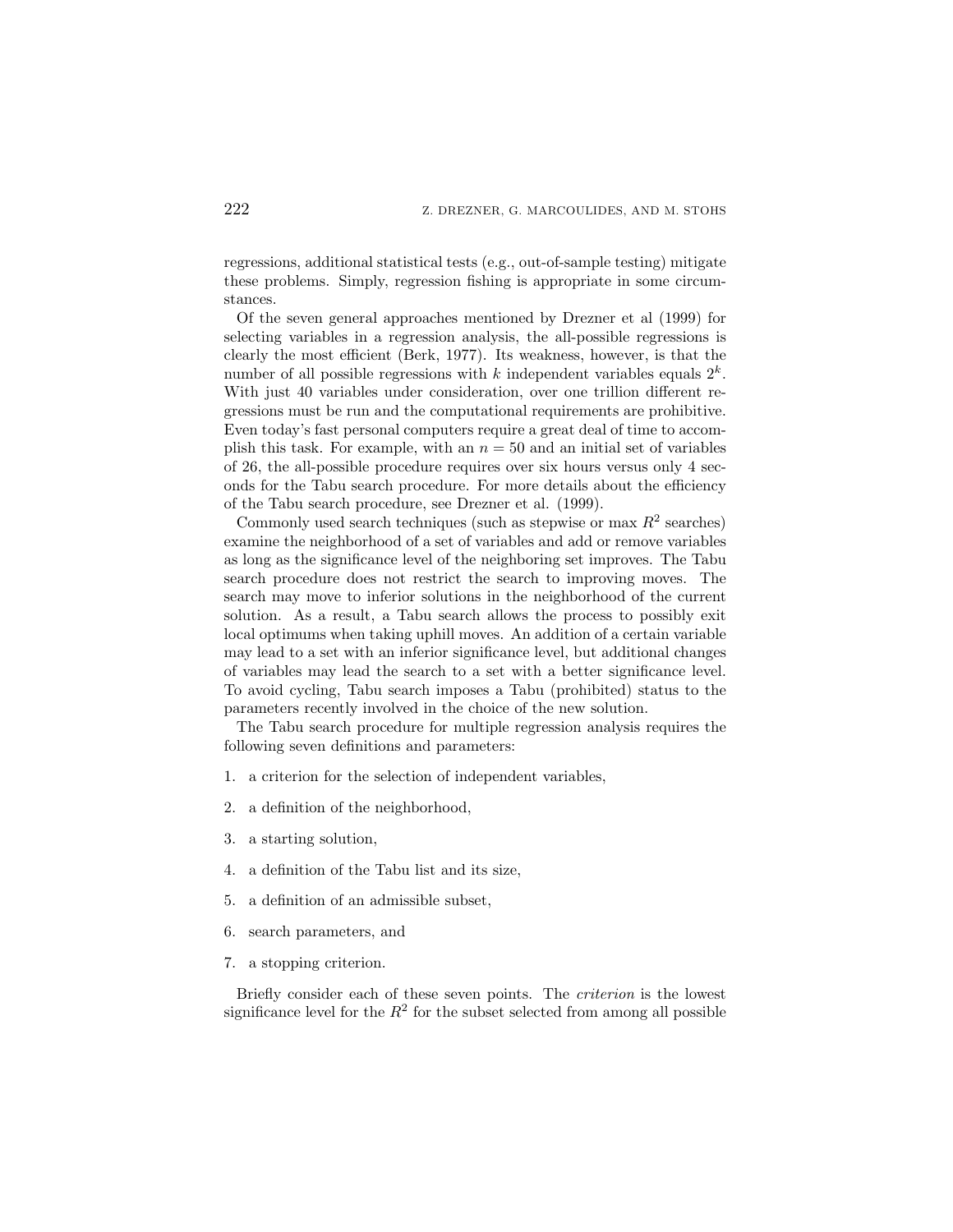subsets. The *neighborhood* of a current solution is defined as all subsets of the current solution with one additional variable, one less variable, and those subsets for which one current variable is replaced by one not in the current solution set of variables. Given a total of  $k$  independent variables under consideration and  $p \leq k$ , a current (solution) subset of p independent variables has a neighborhood of size equal to  $k - p$  possible additions, plus p possible removals, plus  $p(k - p)$  possible replacements. The size of the neighborhood is thus  $k + p(k - p)$  subsets. A *starting solution* is obtained by applying an algorithm which resembles the maximum  $R^2$  improvement approach.

The Tabu list contains a list of variables which are not permitted to be used in a move. A move is adding, removing or replacing a variable. When a move is performed, the variable(s) in the move are added to the Tabu list. The Tabu size is set in advance by the researcher. For the experiments described below, the size is the larger of 10% of the neighborhood size and 10. When the length of the current Tabu list exceeds the predetermined size, the original member of the list is discarded in a FIFO (first in first out) manner. This means that we start with an empty Tabu list, and whenever a variable is involved in a move that is not better than the best known solution, it is put in the Tabu list and stays there until either a new better known solution is found (and the Tabu list emptied) or it becomes the "oldest" member in the list after the list reaches the pre-specified Tabu size. A move within the neighborhood is admissible if the variable(s) involved in the move are not on the Tabu list. The stopping criterion is that the search terminates when 30 consecutive Tabu search iterations do not produce a new best solution. The search parameters are the Tabu size and the number of consecutive iterations (set to 30 in our experiments) without an improvement which is used in the stopping criterion. Also, whenever a new best solution is found, the Tabu list is emptied. A complete description of the Tabu search procedure can be found in Drezner et al. (1999).

The flow of the Tabu search procedure we use is as follows:

- 1. An initial subset  $K$  of selected independent variables is generated.
- 2. The best current subset is  $K_{\text{best}} = K$ .
- 3. The iteration counter is set to  $iter = 0$  (current iteration).
- 4. The neighborhood  $N(K)$  of the subset K is created.
- 5. The significance levels  $sig(K')\forall K' \in N(K)$  are evaluated.
- 6. If  $sig(K') < sig(K_{\text{best}})$  for any  $K' \in N(K)$ , set  $K_{\text{best}} = K'$ . Go to step 8.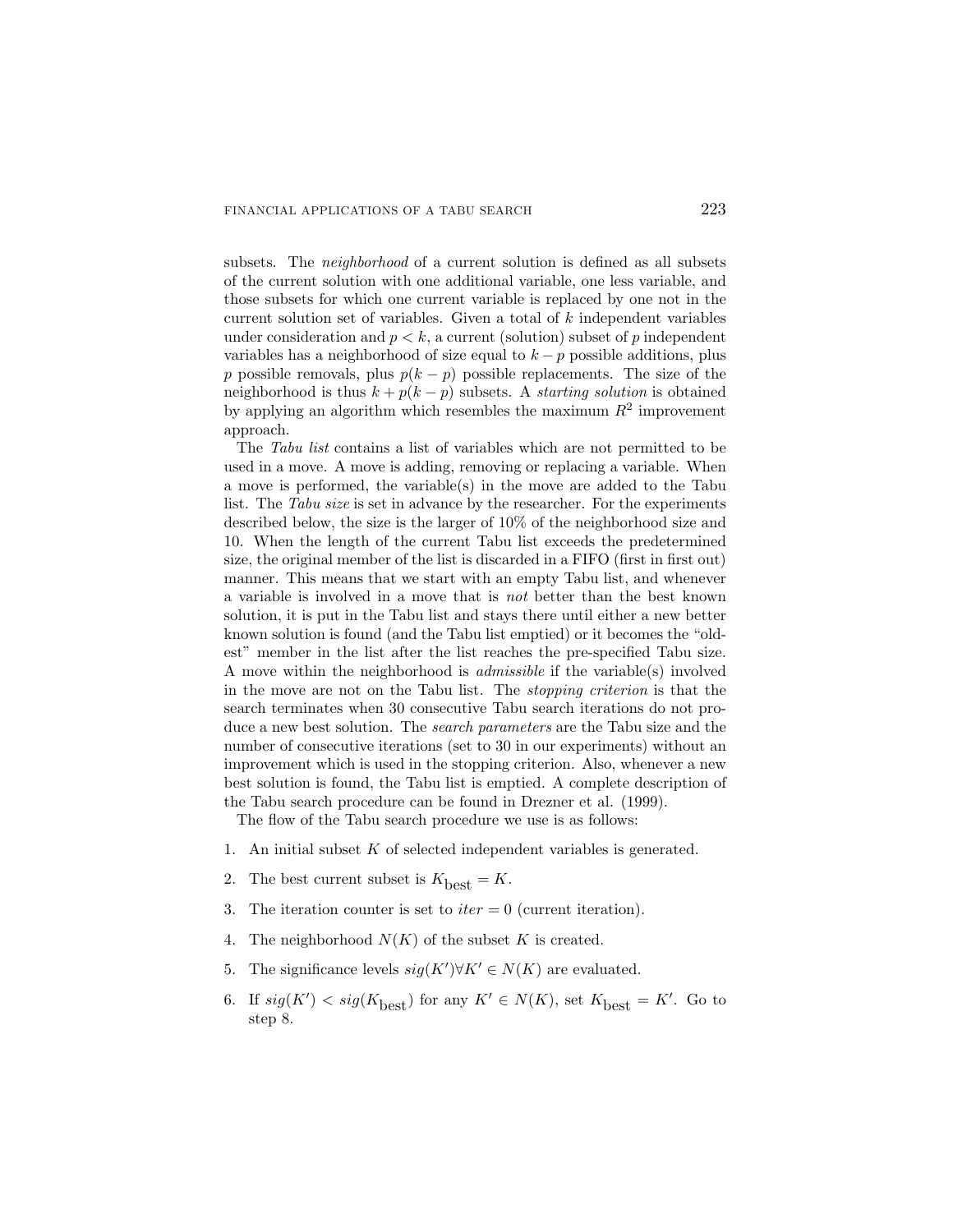- 7. If for all  $K' \in N(K)$ :  $sig(K') \geq sig(K_{\text{best}})$ , choose the best admissible subset  $K' \in N(K)$ .
- 8. Set  $K = K'$  and iter = iter + 1.
- 9. The Tabu list is updated. Go to Step 4 unless the stopping criterion is met.

### 4. Example Analyses

The Tabu search procedure was compared to two commonly-used regression selection procedures using simulated data: stepwise selection and the maximum  $R<sup>2</sup>$  improvement. The approach used in this paper to demonstrate the superiority of the Tabu search procedure is similar to that implemented by numerous other researchers: (1) utilize data for which there is a known correct model (i.e., an optimal set of predictor variables), and (2) determine whether the proposed procedure leads to the correct model (Coestner & Schoenberg, 1973; Herting & Costner, 1985). Particular attention was paid to ensure that the data sets used in the study were randomly generated with varying degrees of multicollinearity between the independent variables (because when there is no collinearity, selecting the best subset is a trivial matter). A total of ten different regression models were used to test the proposed procedure. The ten regression models consisted of models with the number of predictor variables ranging between 17 and 26. For all models examined, the sample size was set at 50 observations.

Table 2 compares the Tabu search results to the two commonly-used regression selection techniques. It is important to note that with the number of independent variables k ranging from 17 to 26, the problem have a maximum of over 67 million (226) possible solutions. As can be seen in Table 2, the Tabu search procedure provided the same set of optimal variables in all models examined. In contrast, the stepwise and maximum  $R^2$  techniques selected the optimal solutions only 30% of the time. Just as importantly, these two common procedures selected different sets of variables as the solution set. For example, with  $k = 17$ , the optimal set of variables is  $(2, 6, 1)$ 12, 17). The Tabu search procedure accurately selected this set. In contrast, the stepwise procedure selected the set  $(1, 4, 5, 7, 12, 13, 17)$  and the maximum  $R^2$  selected the set  $(2, 5, 7, 12, 13, 17)$ . It is important to note that variable  $#6$  was not selected by the other procedures, even though it is in the optimal set, and that variables  $#5$  and  $#13$  were selected by the other procedures but are not in the optimal set.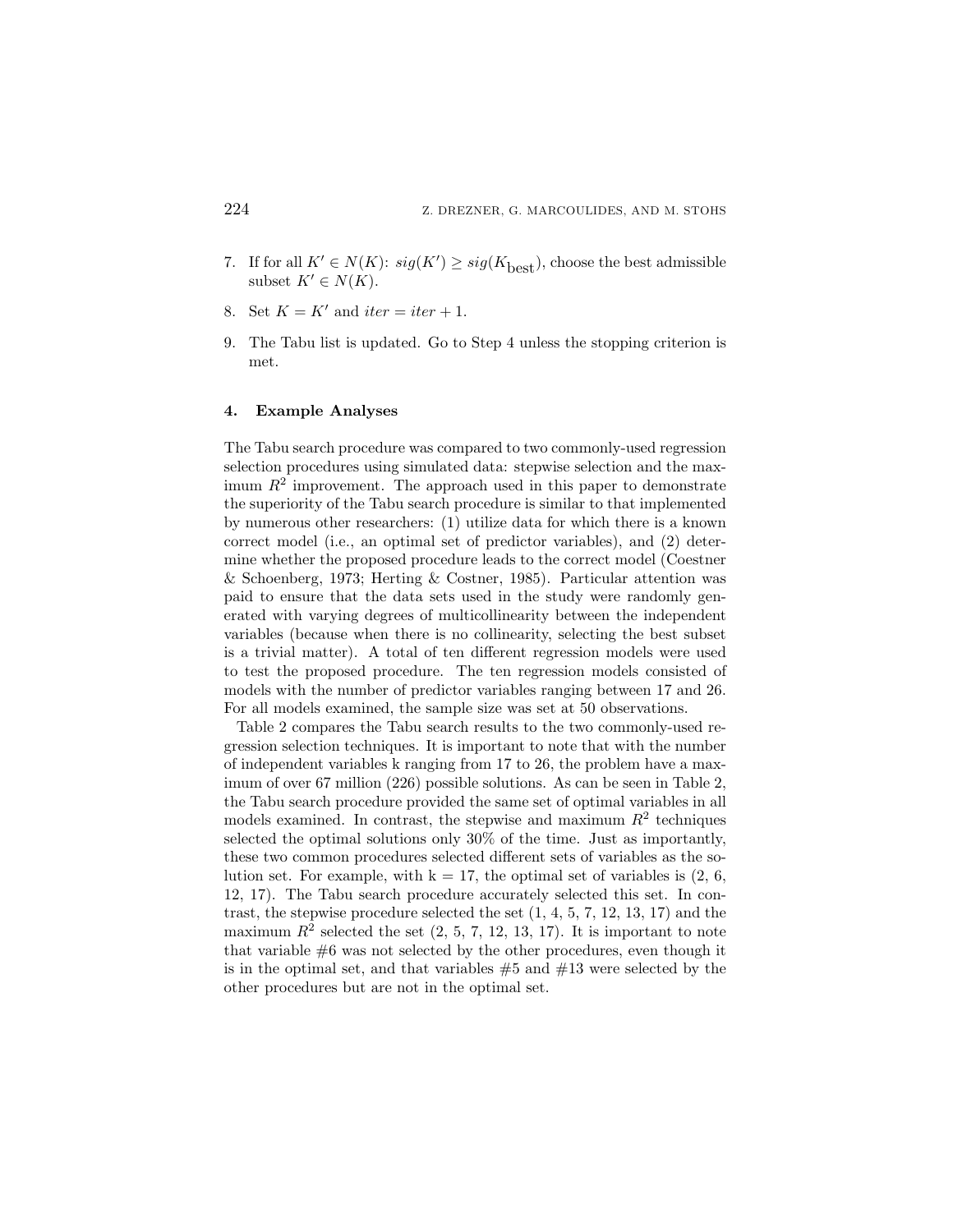|                 | $\overline{\text{Number}^1   \text{Variables}^2}$ | Tabu                                                  | Stepwise Procedure |              | Max $R^2$ Procedure |                                           |
|-----------------|---------------------------------------------------|-------------------------------------------------------|--------------------|--------------|---------------------|-------------------------------------------|
| of              | in Opti-                                          |                                                       |                    |              |                     |                                           |
|                 | mal                                               |                                                       |                    |              |                     |                                           |
| Variables       | Solution                                          | Procedure   Include <sup>3</sup> Exclude <sup>4</sup> |                    |              |                     | Include <sup>3</sup> Exclude <sup>4</sup> |
| 17              | 2, 6, 12,                                         | identical <sup>5</sup>                                | 1, 4, 5, 2, 6      |              | $5, 7, 13 \mid 6$   |                                           |
|                 | 17                                                |                                                       | 7, 13              |              |                     |                                           |
| 18              | 1, 6, 12,                                         | identical                                             | $\overline{7}$     |              | $\overline{7}$      |                                           |
|                 | 13, 16, 17                                        |                                                       |                    |              |                     |                                           |
| 19              | 2, 6, 12,                                         | identical                                             | $\mathbf{1}$       |              | 10,<br>8,           |                                           |
|                 | 13, 17                                            |                                                       |                    |              | 15                  |                                           |
| $\overline{20}$ | $\overline{1, 5, 7,}$                             | identical                                             | $\overline{4}$     |              | 4, 8, 15            |                                           |
|                 | 12, 13, 16,                                       |                                                       |                    |              |                     |                                           |
|                 | 17                                                |                                                       |                    |              |                     |                                           |
| $\overline{21}$ | $\overline{1, 6, 12,}$                            | identical                                             |                    | identical    |                     | identical                                 |
|                 | 13, 17, 18                                        |                                                       |                    |              |                     |                                           |
| 22              | $\overline{1, 4, 6, 7}$                           | identical                                             |                    | identical    |                     | identical                                 |
|                 | 9, 13, 17,                                        |                                                       |                    |              |                     |                                           |
|                 | 18, 22                                            |                                                       |                    |              |                     |                                           |
| $\overline{23}$ | $\overline{1, 2, 3, 6}$                           | identical                                             | $\overline{4}$     |              | $\overline{4}$      |                                           |
|                 | 12, 13, 17,                                       |                                                       |                    |              |                     |                                           |
|                 | 22                                                |                                                       |                    |              |                     |                                           |
| 24              | 1, 4, 5, 6,                                       | identical                                             |                    | identical    |                     | identical                                 |
|                 | 9, 11, 12,                                        |                                                       |                    |              |                     |                                           |
|                 | 13, 16, 18,                                       |                                                       |                    |              |                     |                                           |
|                 | 22, 24                                            |                                                       |                    |              |                     |                                           |
| $\overline{25}$ | 1, 3, 4, 6,                                       | identical                                             | 5,                 | 18, 3, 4, 8, | 2, 7                | $\mathbf{1}$                              |
|                 | 8, 10, 12,                                        |                                                       | 23                 | 10, 15,      |                     |                                           |
|                 | 13, 15, 17,                                       |                                                       |                    | 19           |                     |                                           |
|                 | 19, 22, 25                                        |                                                       |                    |              |                     |                                           |
| $\overline{26}$ | 1, 3, 6,                                          | identical                                             | $\overline{5}$     |              | 8                   |                                           |
|                 | 12, 13, 16,                                       |                                                       |                    |              |                     |                                           |
|                 | 17, 18, 20,                                       |                                                       |                    |              |                     |                                           |
|                 | 22, 24, 26                                        |                                                       |                    |              |                     |                                           |

Table 2. Comparison Between Tabu Search and Commonly-Used Variable Selection Procedures

<sup>1</sup>the number of variables each of the four selection procedures started with <sup>2</sup>the set of variables in the optimal solution (the optimal set)

3 the given procedure includes variables not in the optimal solution

<sup>4</sup>the given procedure excludes variables which are members of the optimal set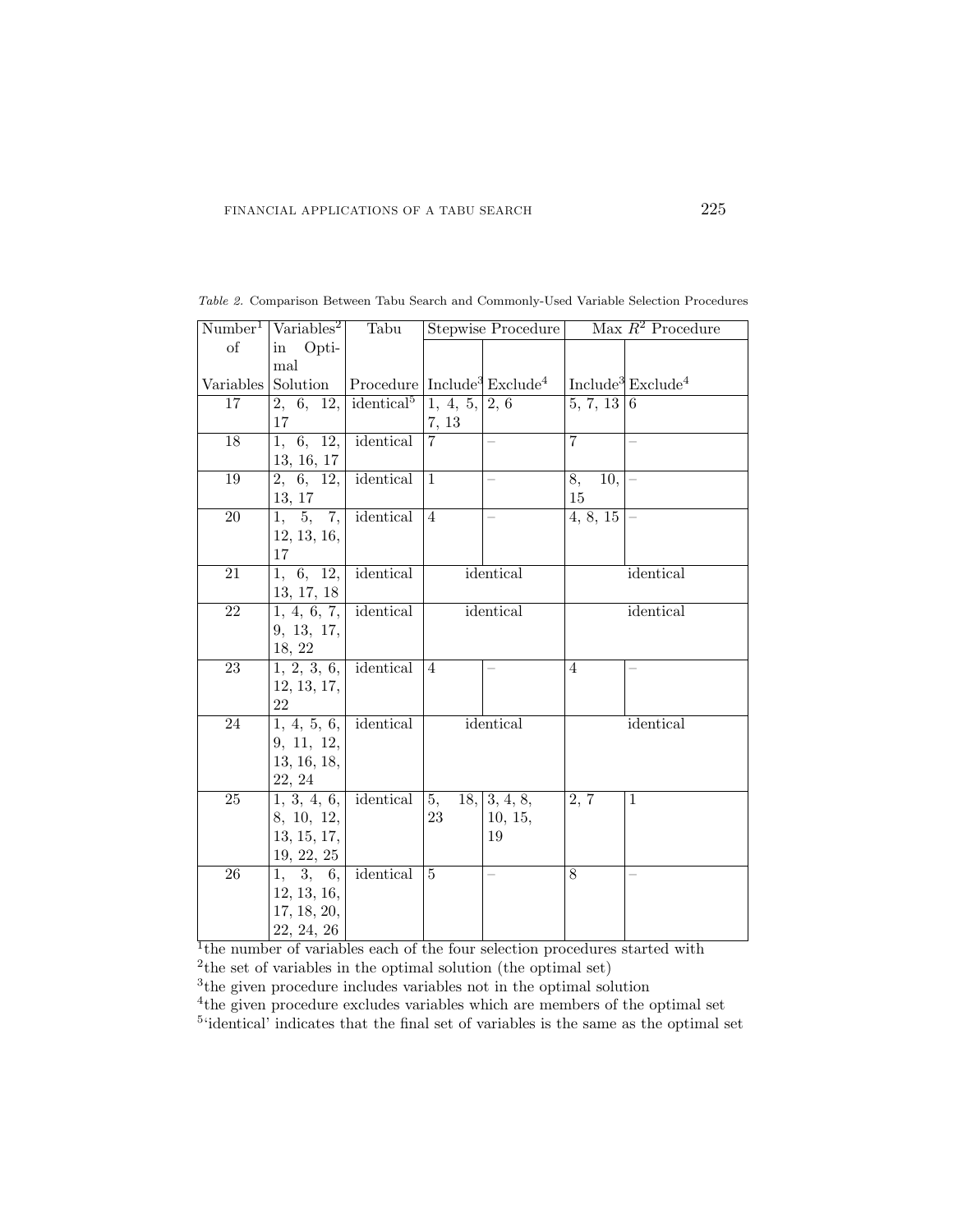#### 5. Predicting Corporate Bankruptcy

In order to illustrate the potential benefits of using an efficient choice procedure, we compare Altman's (1968) Z-score method with the results of using a Tabu search procedure for selecting variables for predicting corporate bankruptcy. Note that we cannot replicate Altman's approach, for his original set of variables is unknown. Nonetheless, the comparison is appropriate, given the wide-spread use of the Z-Score model for predicting bankruptcy.

Sample firms are selected by identifying all bankrupt firms which meet our criteria along with a set of matching non-bankrupt firms, using the matching procedure detailed by Barber and Lyon (1997). Z-scores are calculated for each firm using equation (1) above. A Tabu search procedure is then used to select a subset of financial ratio variables which best predict bankruptcy from among a larger initial set of 20 variables, and use that subset of variables to calculate a new bankruptcy (Tabu prediction) score. Finally, we compare the success rate of the Tabu search results in predicting bankruptcy to the success rate from Altman's Z-score approach. The bankruptcy score based upon the Tabu search procedure predicts over 72% of the firms correctly, versus just under a 62% success rate for the Z-score.

Altman (1968) does not identify the original set of variables from which he selects his final five as represented in equation (1) above, but does indicate that he began with approximately 20 financial ratio variables. For our purposes, any well-accepted set of financial ratios may serve as the initial set of variables, from which the Tabu search procedure will select a subset as the best predictors of bankruptcy. The set of initial variables we use includes the original five in the Z-score, along with the remaining distinct (calculable) financial ratios listed in Table 3-2 of Brigham, Gapenski and Ehrhardt (1999). The definitions and descriptive statistics for our set of twenty initial variables are presented in Table 3 (the variable SIZE is used only for matching non-bankrupt to bankrupt firms).

## 5.1. Sample Selection

We select our sample firms using the following procedure. All relevant data is extracted for all bankrupt and liquidated firms from COMPUS-TAT's most recent Research Annual file, which includes firms from 1978 to 1997. This time period is roughly twice that used by Mossman (1998), indicating that our data are not as homogeneous as his. Our time-period, along with other sample selection concerns, may account for the lower predictive power of the Z-Score and the Tabu Prediction Score as reported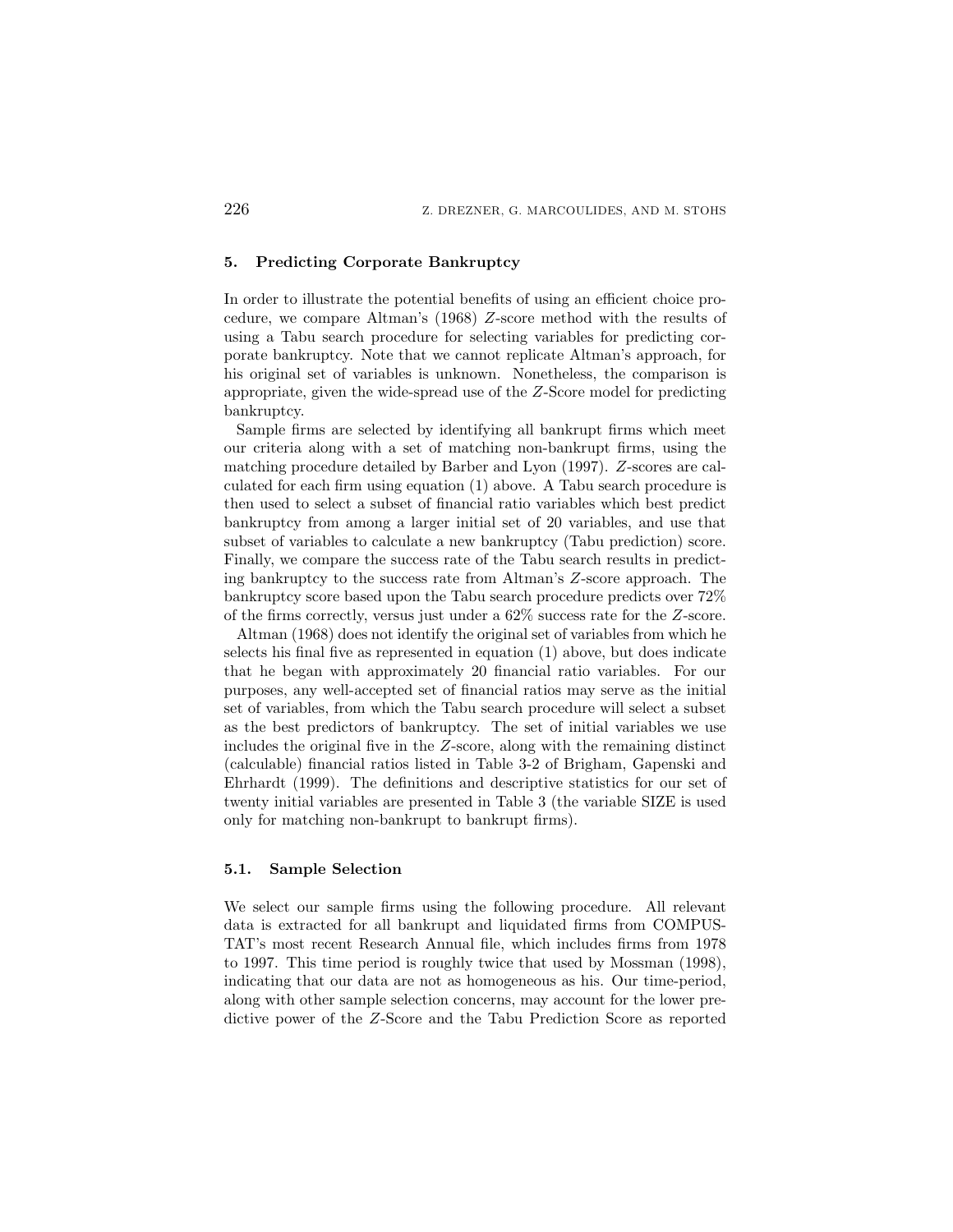Table 3. Variables Used in an Application of the Tabu Search Procedure to the Prediction of Corporate Bankruptcy

|                  | Panel A: Definitions of Initial Set of Twenty Variables and SIZE <sup>†</sup> |
|------------------|-------------------------------------------------------------------------------|
| Variable         | Definition                                                                    |
| SIZE             | Market value of equity $=$ #Shares Outstanding x Price per Share              |
| ALT1             | Working Capital/Total Assets*                                                 |
| $\rm{ALT2}$      | Retained Earnings/Total Assets                                                |
| ALT3             | Basic Earning Power = $EBIT/Total$ Assets                                     |
| ALT4             | Market Value of Equity/Book Value of Debt*                                    |
| ALT <sub>5</sub> | $Total Assets Turnover = Sales/Total Assets$                                  |
| CR               | $Current Ratio = Current Assets/Current Liabilities$                          |
| QR               | Quick Ratio $=$ (Current Assets - Inventories)/Current Liabilities            |
| INV X            | Inventory Turnover $=$ Sales/Inventories                                      |
| <b>DSO</b>       | Days Sales Outstanding = Receivables/(Annual Sales/360)                       |
| FAT              | Fixed Assets Turnover $=$ Sales/Net Fixed Assets                              |
| CAP REQ          | Capital Requirement $=$ Operating Capital/Sales                               |
| DEBT             | Debt Ratio = Total Debt/Total Assets                                          |
| TIE              | $Times-Interest-Earned = EBIT/Interest Changes$                               |
| <b>NOPAT</b>     | Net Operating Profit (Margin) After Taxes = $EBIT(1-T)/Sales$                 |
| PM               | Profit Margin on Sales $=$ EBIT/Sales                                         |
| <b>ROA</b>       | Return on Total Assets=Net Income Available to Shareholders/Total Assets*     |
| ROE              | Return on Equity = Net Income Available to Shareholders/Common Equity         |
| PE               | $Price/Earnings Ratio = Price per Share/Earnings per Share*$                  |
| CD OBL           | Current Debt Obligation = Debt Due in One Year/SIZE                           |
| MВ               | Market-to-Book Ratio = Market Price per Share/Book Value per Share            |
|                  | The variables ALT1-ALT5 denote the five Altman (1968) variables, while        |
|                  | the remaining 15 variables are defined in Table 3-2 of Brigham, Gapenski      |

the remaining 15 variables are defined in Table 3-2 of Brigham, Gapenski and Ehrhardt (1999), with the exception of CD OBL, which is used as an alternative to TIE or the Debt Ratio. The SIZE variable is used only in matching non-bankrupt to bankrupt firms. Asterisks (\*) indicate the variable was selected by the Tabu Search Procedure. The variable names are used in Panel B. The Z-Score is defined in Equation (1), while the Tabu Prediction Scores are defined in equations (2) and (3) in Section 5 above.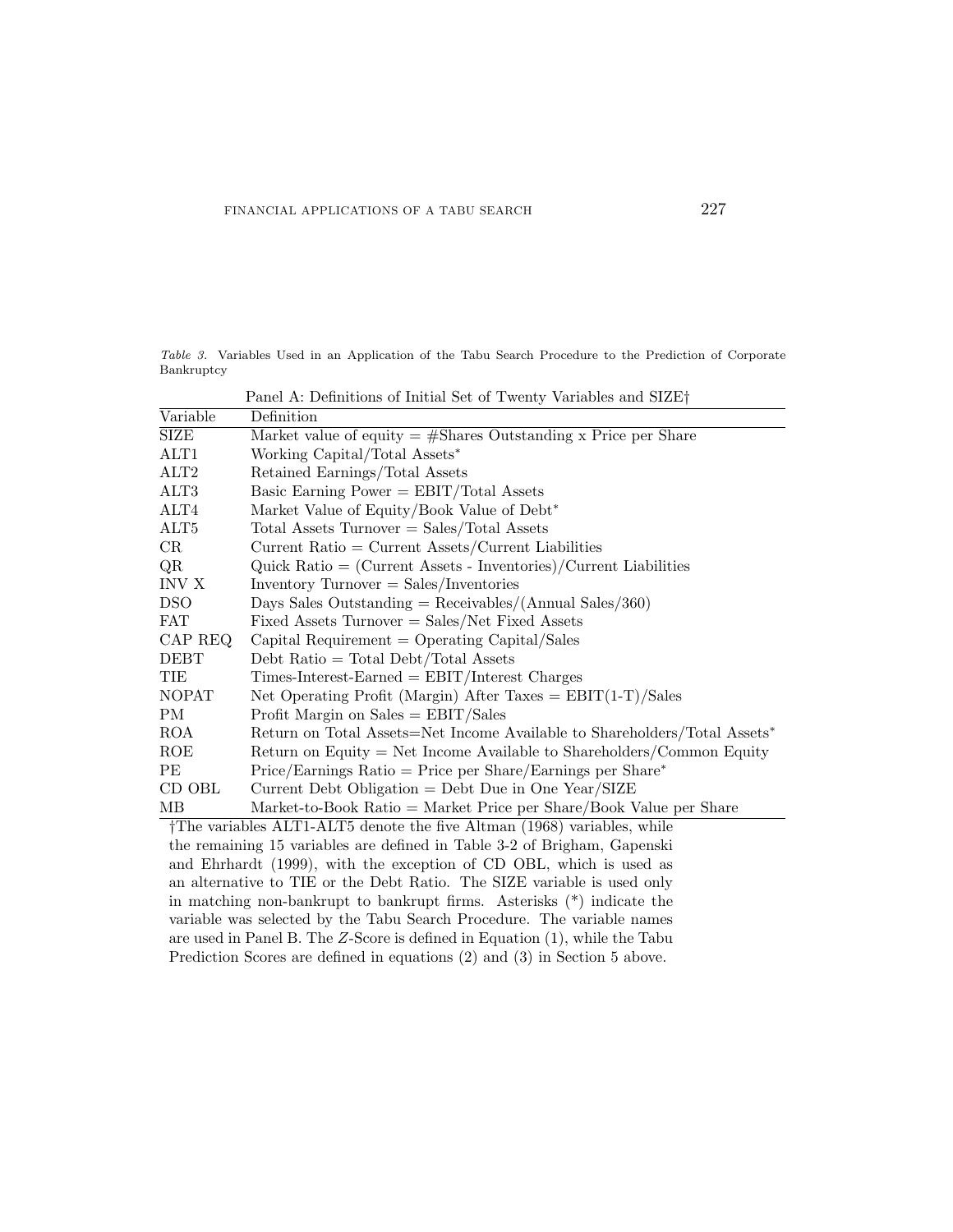|                                                  | Non-Bankrupt Firms                      |          |                           |                           | <b>Bankrupt Firms</b> |         |          |          |                   |              |
|--------------------------------------------------|-----------------------------------------|----------|---------------------------|---------------------------|-----------------------|---------|----------|----------|-------------------|--------------|
| Variable                                         | Mean Median St Dev<br><b>MIN</b><br>MAX |          |                           | Mean Median St Dev<br>MIN |                       |         |          | MAX      |                   |              |
| Panel A: 46 Firms One Year Prior to Bankruptcy   |                                         |          |                           |                           |                       |         |          |          |                   |              |
| <b>SIZE</b>                                      | 44.56                                   | 12.75    | 80.96                     | 0.89                      | 433.43                | 24.23   | 7.82     | 54.59    | 0.19              | 348.06       |
| ALT1                                             | 0.33                                    | 0.34     | 0.22                      | $-0.30$                   | 0.89                  | 0.16    | $0.26\,$ | 0.37     | $-0.94$           | 0.70         |
| ALT2                                             | 0.05                                    | 0.22     | 0.57                      | $-2.84$                   | 0.61                  | $-0.12$ | 0.16     | 0.78     | $-3.49$           | 0.68         |
| ALT3                                             | 0.07                                    | 0.09     | 0.17                      | $-0.53$                   | 0.34                  | 0.00    | 0.06     | 0.26     | $-0.99$           | $0.35\,$     |
| ALT4                                             | 18.71                                   | 1.63     | 86.51                     | 0.19                      | 589.55                | 4.89    | 1.72     | 7.96     | 0.03              | 34.70        |
| ALT <sub>5</sub>                                 | 1.68                                    | 1.49     | 1.30                      | 0.48                      | 8.67                  | 1.93    | 1.77     | 1.49     | 0.00              | 8.33         |
| CR                                               | 2.58                                    | 2.17     | 2.20                      | 0.52                      | 14.87                 | 1.85    | 1.71     | 1.10     | 0.29              | 4.52         |
| QR                                               | 1.46                                    | 1.07     | 2.06                      | 0.39                      | 14.30                 | 1.05    | 0.88     | 0.83     | 0.09              | 4.04         |
| <b>INV X</b>                                     | 11.15                                   | 5.53     | 19.91                     | 1.46                      | 91.91                 | 10.84   | 5.29     | 18.78    | 0.03              | 118.15       |
| <b>DSO</b>                                       | 60.23                                   | 55.18    | 35.00                     | 10.22                     | 191.66 153.49         |         | 49.00    | 682.94   | 4.75              | 4680.0       |
| <b>FAT</b>                                       | 11.82                                   | 6.57     | 19.29                     | 0.63                      | 125.66                | 14.16   | 10.44    | 12.85    | 0.00              | 49.25        |
| CAP REQ                                          | 0.51                                    | 0.44     | 0.31                      | 0.06                      | 1.78                  | 4.78    | 0.36     | 26.99    | 0.00              | 183.37       |
| <b>DEBT</b>                                      | 0.29                                    | 0.28     | 0.15                      | 0.00                      | 0.63                  | 0.39    | 0.33     | 0.30     | 0.02              | 1.25         |
| TIE                                              | $-76.77$                                | 2.52     |                           | 579.14 - 3916.3           | 137.00                | 5.03    | 1.80     | 16.88    | $-23.74$          | 65.99        |
| <b>NOPAT</b>                                     | 0.00                                    | 0.04     | 0.15                      | $-0.80$                   | 0.18                  | $-1.90$ | 0.02     | 11.66    | $-78.89$          | 0.48         |
| PM                                               | $-0.01$                                 | 0.03     | 0.15                      | $-0.84$                   | 0.16                  | $-2.20$ | 0.01     | 12.90    | $-86.70$          | 0.80         |
| <b>ROA</b>                                       | $-0.01$                                 | 0.04     | 0.15                      | $-0.55$                   | 0.15                  | $-0.06$ | 0.02     | 0.29     | $-1.11$           | 0.45         |
| ROE                                              | $-0.15$                                 | 0.07     | 0.99                      | $-6.30$                   | 0.75                  | $-0.61$ | $0.05\,$ | 2.29     | $-12.24$          | 2.64         |
| PE                                               | 76.84                                   | 8.32     | 394.14                    | $-36.02$                  | 2680.2                | 5.84    | 3.78     | 29.19    | $-51.66$          | 179.94       |
| CD OBL                                           | 0.09                                    | 0.02     | 0.14                      | 0.00                      | 0.59                  | 0.35    | 0.03     | 1.07     | 0.00              | 5.59         |
| MB                                               | 2.80                                    | 1.24     | 4.08                      | 0.32                      | 20.74                 | 1.47    | 1.11     | 6.81     | $-26.86$          | 34.84        |
| Z-Score                                          | 13.60                                   | 4.04     | 51.32                     | $-0.26$                   | $355.63\,$            | 4.89    | 3.86     | 5.65     | $-3.74$           | 21.40        |
| Tabu-Score                                       | 0.45                                    | 0.45     | 0.12                      | $-0.08$                   | 0.68                  | 0.55    | 0.50     | 0.17     | 0.30              | 1.07         |
| Panel B: 139 Firms Two Years Prior to Bankruptcy |                                         |          |                           |                           |                       |         |          |          |                   |              |
| $\overline{\text{SIZE}}$                         | 55.44                                   |          | $\overline{10.23}$ 122.95 | 0.84                      | 777.65                | 25.78   | 6.34     | 54.13    | 0.08              | 441.70       |
| ALT1                                             | 0.23                                    | $0.26\,$ | 0.29                      | $-1.01$                   | 0.92                  | $-0.06$ | 0.08     | 0.58     | $-3.04$           | 0.71         |
| ALT2                                             | $-0.07$                                 | 0.10     | 0.68                      | $-4.45$                   | 0.73                  | $-0.59$ | $-0.15$  | 1.82     | $-18.05$          | 0.77         |
| ALT3                                             | 0.05                                    | 0.07     | 0.18                      | $-1.03$                   | 0.36                  | $-0.16$ | $-0.04$  | 0.45     | $-2.41$           | 0.31         |
| ALT4                                             | 81.97                                   | $2.02\,$ | 394.35                    | 0.01                      | 3838.62               | 4.76    | 1.16     | 13.02    | 0.00              | 136.72       |
| ALT <sub>5</sub>                                 | 1.66                                    | 1.45     | 1.11                      | 0.08                      | 8.52                  | 1.9     | $1.35\,$ | 1.33     | 0.02              | 7.86         |
| CR                                               | 2.59                                    | 1.78     | 5.11                      | 0.08                      | 56.73                 | 1.55    | 1.15     | 1.81     | 0.05              | 18.22        |
| QR                                               | 1.78                                    | 1.06     | 4.60                      | 0.07                      | 51.07                 | 1.02    | 0.69     | 1.63     | 0.03              | 17.31        |
| <b>INV X</b>                                     | 18.87                                   | 6.98     | 32.31                     | 0.85                      | 251.13                | 25.13   | 7.06     | 98.83    |                   | 0.74 1141.50 |
| <b>DSO</b>                                       | 55.22                                   | 52.30    | 38.26                     | 3.06                      | 271.74                | 6.49    | 50.14    | 64.68    | 0.00              | 415.08       |
| <b>FAT</b>                                       | 10.52                                   | 5.55     | 20.64                     | 0.30                      | 211.36                | 9.54    | 5.83     | 12.72    | 0.06              | 95.38        |
| CAP REQ                                          | 0.55                                    | 0.43     | 0.53                      | 0.03                      | 3.42                  | 0.75    | 0.37     | $2.20\,$ | $-1.35$           | 23.65        |
| <b>DEBT</b>                                      | 0.30                                    | 0.26     | 0.21                      | 0.00                      | 1.04                  | 0.43    | 0.37     | 0.31     | 0.01              | 2.39         |
| TIE                                              | 11.53                                   | 1.87     |                           | 92.44 - 645.00            | 726.75                | $-4.91$ | $-0.70$  |          | 28.85 - 171.30    | 84.52        |
| <b>NOPAT</b>                                     | $-0.05$                                 | $0.03\,$ | 0.77                      | $-8.96$                   | 0.51                  | $-0.20$ | $-0.02$  | 0.58     | $-4.01$           | 1.41         |
| PM                                               | $-0.07$                                 | $0.02\,$ | 0.77                      | $-8.97$                   | 0.50                  | $-0.27$ | $-0.05$  | 0.63     | $-4.37$           | 1.22         |
| <b>ROA</b>                                       | $-0.01$                                 | 0.03     | 0.17                      | $-1.03$                   | 0.27                  | $-0.24$ | $-0.10$  | 0.45     | $-2.67$           | 0.19         |
| ROE                                              | $-0.15$                                 | 0.06     | 0.80                      | $-4.51$                   | 1.20                  | $-2.59$ | $-0.52$  |          | 13.79 - 161.50    | $0.38\,$     |
| PE                                               | 12.03                                   | 6.52     |                           | 87.03 - 538.67            | 681.25                | $-8.37$ | $-0.33$  |          | $204.81$ - 2365.3 | 356.57       |
| CD OBL                                           | 0.37                                    | 0.03     | 2.96                      | 0.00                      | 34.95                 | 1.54    | 0.05     | 10.92    | 0.00              | 126.76       |
| MB                                               | 2.15                                    | 1.28     | 4.48                      | $-.27$                    | 47.99                 | 4.10    | 0.99     | 20.85    | $-34.44$          | 229.91       |
| $Z$ -Score                                       | 51.18                                   | 3.85     | 237.49                    |                           | $-2.63 2,306.33 $     | 3.11    | 2.42     | 8.69     | $-32.02$          | 81.85        |
| Tabu-Score                                       | $0.41\,$                                | 0.40     | 0.14                      | $-0.35$                   | 0.91                  | 0.59    | $0.54\,$ | 0.23     | 0.30              | 1.50         |

Panel B: Descriptive Statistics (see definitions in Panel A)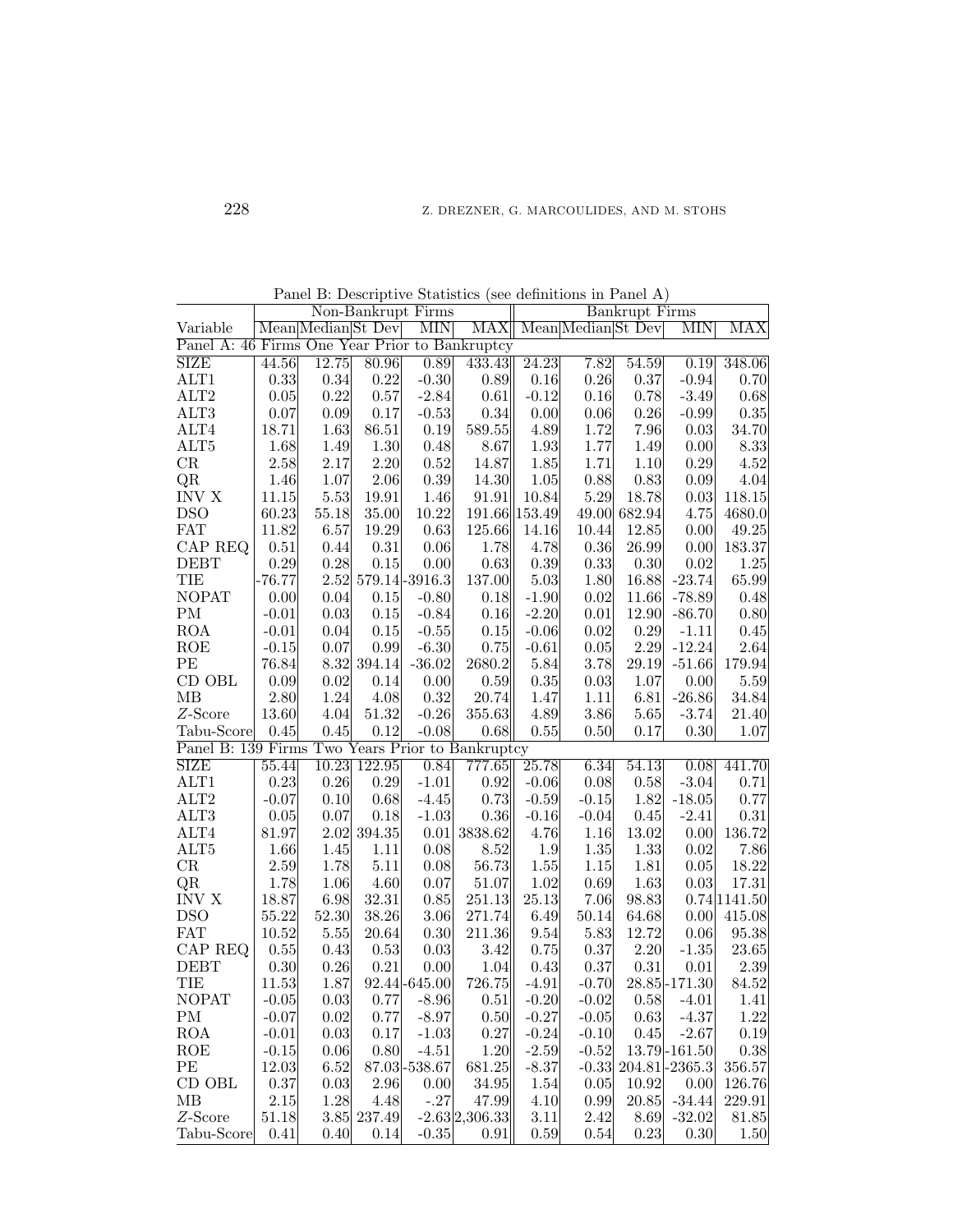below. Relevant data includes all COMPUSTAT variables necessary to calculate the variables listed in Panel A of Table 3, along with SIC codes, dates and price per share and number of shares outstanding (COMPUS-TAT variables  $\#24$  and  $\#25$ ) which are used to calculate firm size for the purpose of selecting the matching non-bankrupt firms from the corresponding COMPUSTAT Industrial Annual File. The Research Annual file lists the date of bankruptcy or liquidation, hereafter referred to as the event year. Any firm which has complete data for the first year (event year -1), the second year (event year -2) or the first two years just prior to the event date remains in the sample. Naturally, with firms that eventually end up in bankruptcy, a large amount of data is missing from the years prior to bankruptcy. In addition, following Mossman (1998) we exclude financial firms.

From 1,002 firms listed as bankrupt or liquidated in the Research Annual file, 155 firms remain in the final sample, 13 firms with data for event year -1 only, 106 with data for event year -2 only, and 33 firms with data for both event years -1 and -2. If each firm-year is counted as an observation (or "separate" firm), the total number of observations for the bankrupt firms is 185, or 46 observations for event year -1 and 139 observations for event year -2 as indicated in the descriptive statistics in Table 3. The 155 bankrupt firms in the sample are then matched to non- bankrupt firms, yielding a total of 370 firms in the sample. Since our aim is to illustrate how the Tabu search procedure can be used to improve predictability, and not directly to suggest that our final set of bankruptcy prediction variables is a "perfect" set for predicting corporate bankruptcy, we do not focus on some of the data issues that would be relevant if we were to provide a full justification for this set of variables. Indeed, as discussed in Section II above, theoretical concerns are also relevant in the final selection of variables.

Variables are defined in Table 3, Panel A. Descriptive statistics for the SIZE variable, and the 20 initial variables used in the Tabu search procedure, and the resulting Z-Score and Tabu-Prediction Score are reported in Table 3, Panel B. We test for the impact of outliers on the outcome by using Cook's D, with the result that even though some outliers appear extreme, they have no statistically significant affect on the regression used to calculate the Tabu-generated bankruptcy scores. Cook's D is a useful overall measure of the impact of the  $i^{\text{th}}$  observation on all of the estimated regression coefficients, and is calculated by statistics packages such as SPSS. If a given observation has an abnormally large influence on a regression coefficient as measured by Cook's D, it is appropriate to omit that observation as an outlier [see Neter, Wasserman and Kutner (1989) for the appropriate calculation procedures]. Most importantly, some of the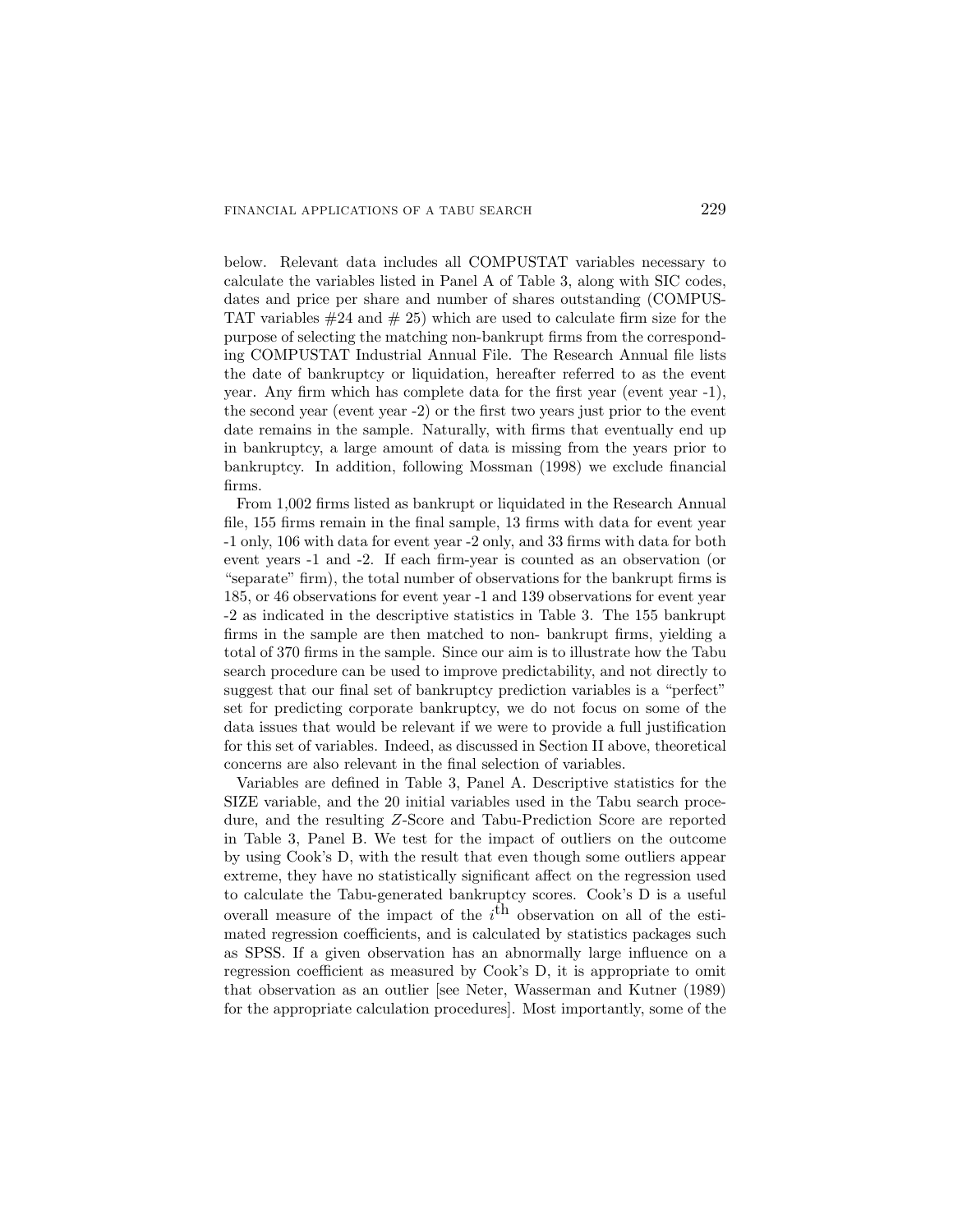Z- Scores are extremely high. It turns out that all Z-Scores greater than 100 correctly predict that the firms do not enter bankruptcy.

We know from Barber and Lyon (1997) that firm size as measured by the market value of the firm's equity biases cumulative abnormal returns used in event studies. This is why we match our firms by SIZE. Nonetheless, as clearly seen in Panel B of Table 3, non-bankrupt firms are significantly larger than the bankrupt firms to which they are matched. This occurs largely because we match firms as carefully as possible within a four-digit SIC code and the fact that bankrupt firms tend to be smaller (and younger) than the other firms in their industries. We use SIC codes for matching, rather than other variables like market-to-book, because of the impact of economy wide influences on whole industries. Future studies may benefit by examining the significance of firm size on predicting bankruptcy.

We use a Tabu search procedure to select the subset of variables from among the original 20 which best predict bankruptcy. This procedure is applied twice, once for the whole sample and once for the t-2 event year observations only. The second application is appropriate both because there are sufficient observations  $(n = 278)$  and because the uniformity of using data for one year only should, and does, increase predictability as a result of a higher degree of homogeneity among the sample. The dependent variable is a dummy variable, with  $0 = a$  non-bankrupt firm and  $1 = a$  bankrupt firm. Consider the two applications separately. For our first application of the Tabu search procedure as applied to the whole sample of 370 observations, the following two variables are selected as the best predictors:

- 1. Altman's  $1^{st}$  variable, the ratio of working capital to total assets  $(ALT1)$ , and
- 2. the firm's return on assets (ROA).

We run an OLS regression, using these two variables as the independent variables and the dummy (bankrupt/non-bankrupt) variable as the dependent variable, to generate a bankruptcy prediction score. The regression equation is the Tabu-generated prediction score:

$$
Tabu Prediction Score = 0.500 - 0.217 ALT1 - 0.278 ROA (2)
$$

Using equation (2), we calculate a Tabu Prediction Score and the Z-Score according to equation (1) for each observation. To determine whether statistical differences exist between the bankrupt and non-bankrupt matched firms, we report the results of a paired two-sample t-test of the difference in means for both the Z-Score and the Tabu Prediction Score in Table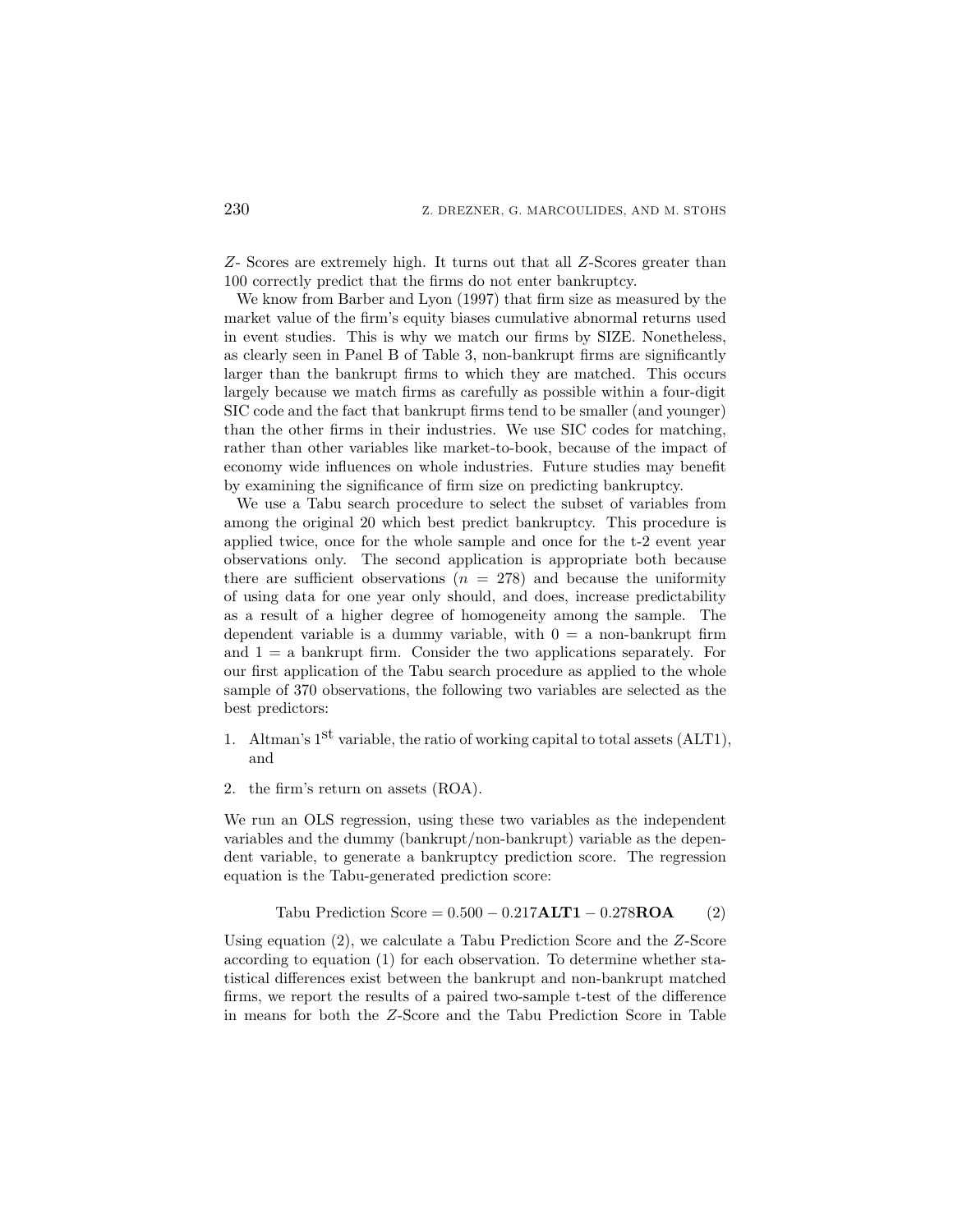|                        | Panel A: Complete Sample of 185 Non-Bankrupt and               |          |                        |              |       |          |  |
|------------------------|----------------------------------------------------------------|----------|------------------------|--------------|-------|----------|--|
|                        | 185 Bankrupt Firms Paired by SIC and SIZE                      |          |                        |              |       |          |  |
|                        | Tabu-Prediction Score                                          |          |                        | $Z$ -Score   |       |          |  |
|                        | Non-Bankrupt                                                   |          | Bankrupt               | Non-Bankrupt |       | Bankrupt |  |
|                        | Firms                                                          |          | Firms                  | Firms        |       | Firms    |  |
| Mean                   | 0.438                                                          |          | 0.562                  | 41.835       |       | 3.553    |  |
| Variance               | 0.015                                                          |          | 0.039                  | 43,225.283   |       | 65.260   |  |
| N                      | 185                                                            |          | 185                    | 185          |       | 185      |  |
| Pearson Correlation    |                                                                | 0.215    |                        |              | 0.082 |          |  |
| t-statistic            |                                                                | $-8.010$ |                        |              | 2.511 |          |  |
| $P(T \leq t)$ two-tail |                                                                | 0.000    |                        | 0.013        |       |          |  |
|                        | Panel B: t-2 Sample of 139 Non-Bankrupt and 139 Bankrupt Firms |          |                        |              |       |          |  |
|                        |                                                                |          | Paired by SIC and SIZE |              |       |          |  |
|                        | Tabu-Prediction Score                                          |          |                        | $Z$ -Score   |       |          |  |
|                        | Non-Bankrupt                                                   |          | Bankrupt               | Non-Bankrupt |       | Bankrupt |  |
|                        | Firms                                                          |          | Firms                  | Firms        |       | Firms    |  |
| Mean                   | 0.412                                                          |          | 0.588                  | 51.178       |       | 3.110    |  |
| Variance               | 0.020                                                          |          | 0.054                  | 56,402.160   |       | 75.581   |  |
| N                      | 139                                                            |          | 139                    | 139          |       | 139      |  |
| Pearson Correlation    | 0.205                                                          |          | 0.104                  |              |       |          |  |
| t-statistic            | $-8.506$                                                       |          | 2.394                  |              |       |          |  |
| $P(T \leq t)$ two-tail |                                                                | 0.000    |                        |              | 0.018 |          |  |

Table 4. Comparison of Means of Bankrupt versus Non-Bankrupt Tabu-Generated Scores and Z-Scores†

 $\dagger$ Paired Two Sample t-Test, with hypothesized mean difference = 0

4, Panel A. Both the Z-Scores and the Tabu Prediction Scores are significantly different across the bankrupt and non-bankrupt samples, though the difference in means is significant beyond the 0.01 level for the Tabu Prediction Score and only at the 0.05 level for the Z-Score.

The next step is to calculate the predictive success of both approaches. We conduct sensitivity analyses of the Z-Score by using values between 1.81 and 3 for the Z-Score, as indicated in Section 2 above, and find that 1.81 provides the optimal predictive power. This value of 1.81 is thus the cutoff point for the Z-Score and the optimal value for the Tabu Prediction Score. The success rates in predicting bankruptcy/non-bankruptcy are reported in Table 5, Panel A. For the whole sample, the Tabu Prediction Score correctly predicts 66.5% of the cases, while the Z-Score predicts only 60.5% of the cases correctly.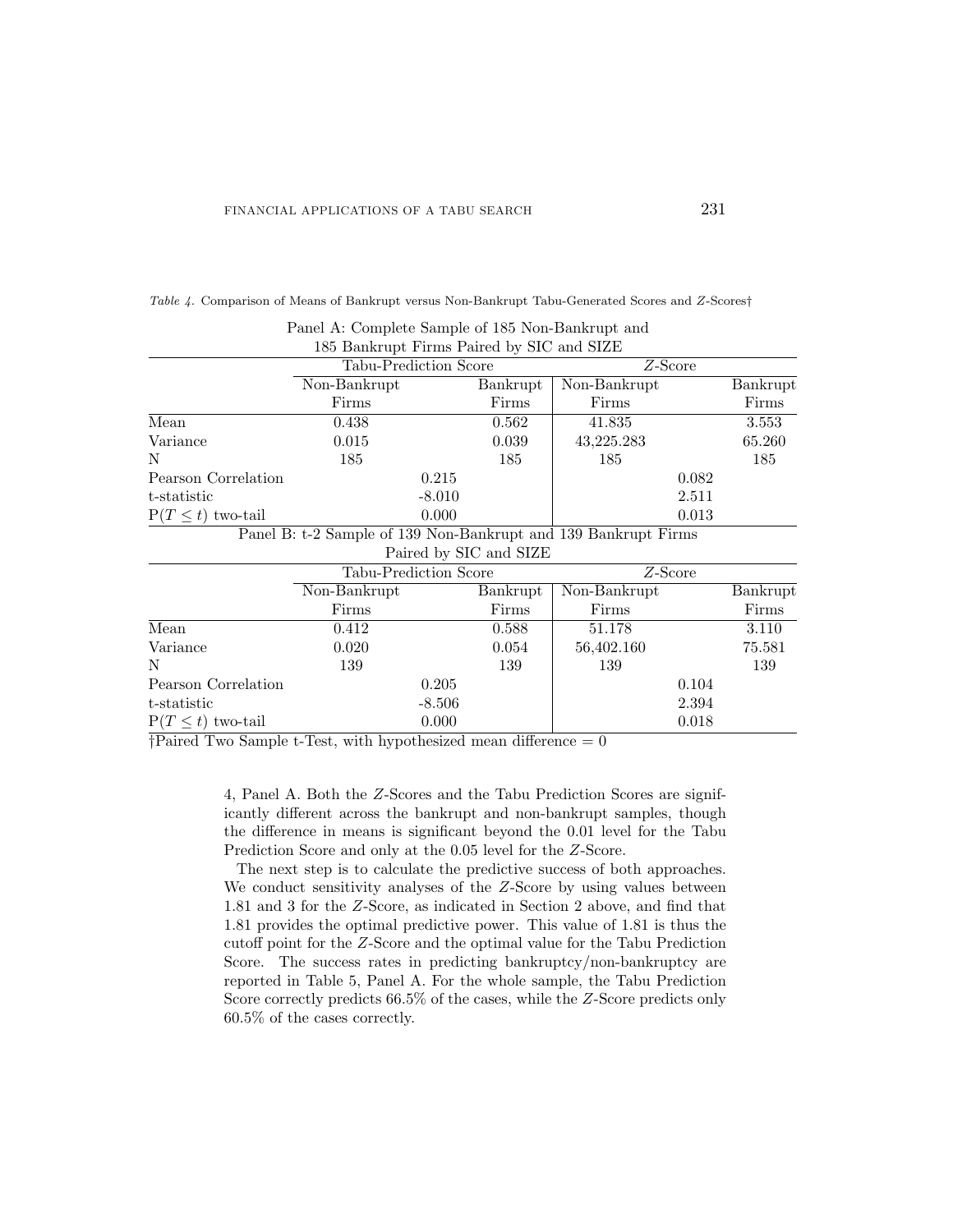Table 5. Predictive Power of the a Tabu-Generated Prediction Score in Comparison to the Z-Score

| I allet A. Complete Sample of 100 Dankrupt and 100 roll-Dankrupt Firms                                                                                                                                                               |                               |            |                       |                            |  |
|--------------------------------------------------------------------------------------------------------------------------------------------------------------------------------------------------------------------------------------|-------------------------------|------------|-----------------------|----------------------------|--|
|                                                                                                                                                                                                                                      |                               | $Z$ -Score | Tabu Prediction Score |                            |  |
|                                                                                                                                                                                                                                      | Success Rate<br>$\#$ of Firms |            |                       | $\#$ of Firms Success Rate |  |
| Total                                                                                                                                                                                                                                | 370                           |            | 370                   |                            |  |
| Non-Bankrupt Firms                                                                                                                                                                                                                   |                               |            |                       |                            |  |
| Predicted Correctly                                                                                                                                                                                                                  | 154                           | 83.2%      | 167                   | $90.3\%$                   |  |
| Bankrupt Firms                                                                                                                                                                                                                       |                               |            |                       |                            |  |
| Predicted Correctly                                                                                                                                                                                                                  | 70                            | 37.8%      | 79                    | 42.7%                      |  |
| <b>Total Correct Predictions</b>                                                                                                                                                                                                     | 224                           | $60.5\%$   | 246                   | $66.5\%$                   |  |
| $\Gamma$ . The find $\Gamma$ is the final to the final term in the final term in the final term in the final term in the final term in the final term in the final term in the final term in the final term in the final term in the |                               |            |                       |                            |  |

Panel A: Complete Sample of 185 Bankrupt and 185 Non-Bankrupt Firms

Panel B: Sample of 139 Bankrupt and 139 Non-Bankrupt Firms for the t-2 Event Year

|                                  |               | $Z$ -Score   | Tabu Prediction Score |                            |  |
|----------------------------------|---------------|--------------|-----------------------|----------------------------|--|
|                                  | $\#$ of Firms | Success Rate |                       | $\#$ of Firms Success Rate |  |
| Total                            | 278           |              | 278                   |                            |  |
| Non-Bankrupt Firms               |               |              |                       |                            |  |
| Predicted Correctly              | 115           | 82.7%        | 128                   | $92.1\%$                   |  |
| Bankrupt Firms                   |               |              |                       |                            |  |
| Predicted Correctly              | 57            | 41.0%        | 73                    | 52.5%                      |  |
| <b>Total Correct Predictions</b> | 172           | 61.9%        | 201                   | 72.3%                      |  |

To determine whether the Tabu Selection procedure can outperform the Z-Score model even more, consider a more homogeneous sample of the t-2 observations only, the second application of the Tabu search procedure. For this second procedure, the Tabu model selects the following variables:

- 1. Altman's  $1^{st}$  variable, the ratio of working capital to total assets (ALT1),
- 2. Altman's 2nd variable, retained earnings scaled by total assets (ALT2),
- 3. Altman's  $4<sup>th</sup>$  variable, the market value of equity scaled by the book value of debt (ALT4),
- 4. days sales outstanding for inventory, DSO, and
- 5. the firm's return on assets, ROA.

The resulting regression equation is:

Tabu Prediction Score = 
$$
0.401 - 0.251
$$
**ALT1** +  $0.055$ **ALT2** (3)

\n $- 0.0002$ **ALT4** +  $0.0016$ **DSO** -  $0.446$ **ROA**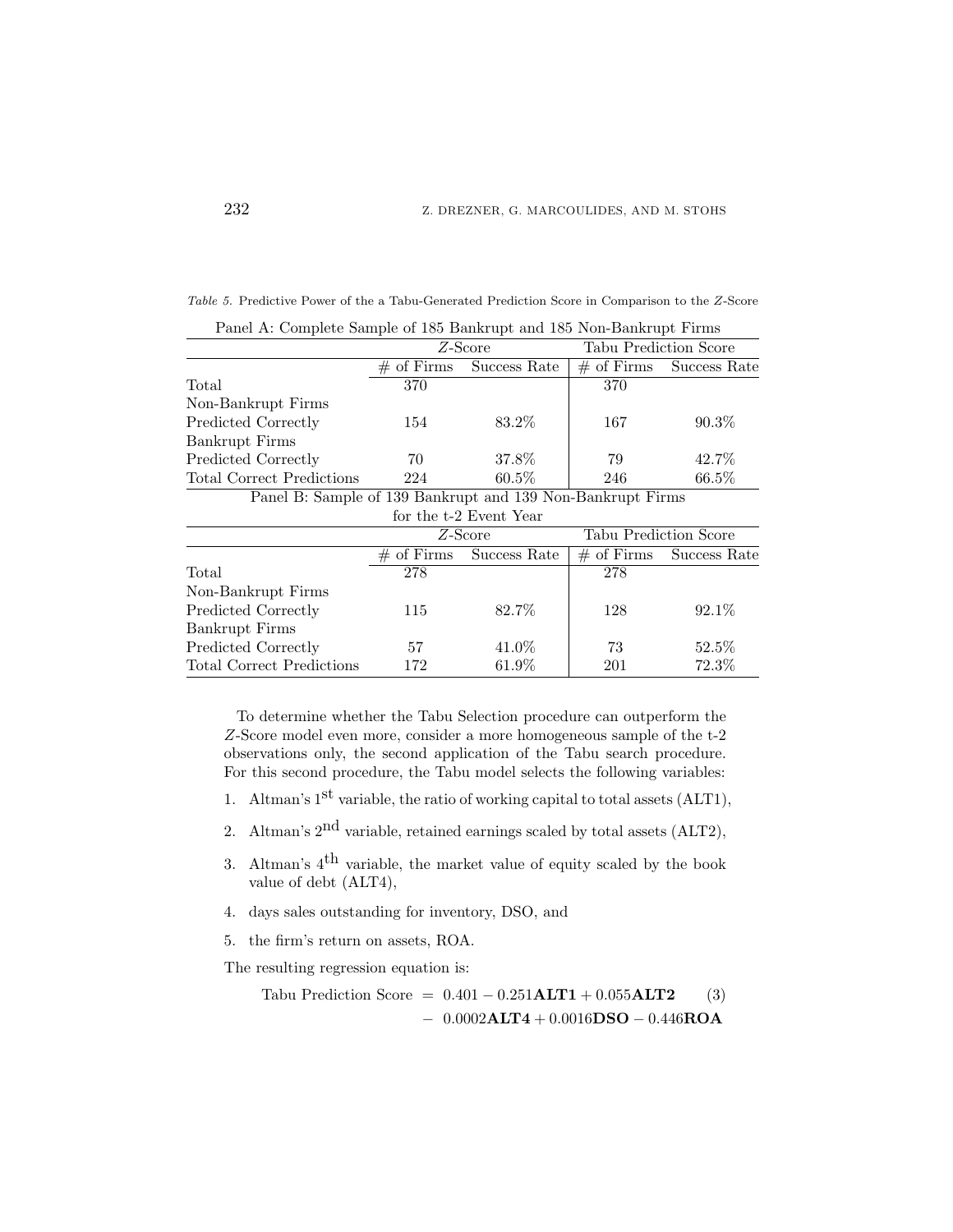The t-tests are reported in Table 4, Panel B. Again, the differences in means across the bankrupt and non-bankrupt samples for the Z-Score and the Tabu Prediction Score are statistically significant, with the Tabu Prediction Score significant at a higher level.

Finally, the success rates in predicting bankruptcy/non-bankruptcy are reported in Table 5, Panel B. For the whole sample, the Tabu Prediction Score correctly predicts 72.3% of the cases, while the Z-Score predicts only 61.9% of the cases correctly. This is a 10.4 percentage point difference between the two approaches, a difference well worth considering whether attempting to predict corporate or personal bankruptcy, mortgage or credit scores, or other related financial attributes.

## 6. Conclusion

This paper illustrates how the Tabu search procedure can be applied efficiently to problems in finance. The Tabu search was compared to two commonly-used regression selection procedures. The results indicate the superiority of the Tabu procedure over commonly used selection procedures. It is superior in two pertinent respects, because it selects the optimal set of explanatory variables: (1) more frequently than the other procedures, and (2) more efficiently. A Tabu search procedure can be applied readily to problems in finance, including both the selection of variables for the APT and the selection of variables for scoring and bankruptcy models in corporate, personal and real estate finance. We apply the Tabu procedure to the standard corporate bankruptcy prediction problem, and compare the success in predicting bankruptcy/non-bankruptcy to the predictive success when using the Z-Score. Results indicate that a prediction score, based upon the output variables of the Tabu search procedure, yields a 72.3% prediction success rate in comparison to only a 61.9% success rate for the Z-score.

#### References

- 1. Altman, E. (1968) "Financial Ratios, Discriminant Analysis and the Prediction of Corporate Bankruptcy," Journal of Finance, Vol. 23, 589-609.
- 2. Arrow, K. J. (1951) "Mathematical Models in the Social Sciences," reprinted in Brodbeck, May, Readings in the Philosophy of Social Sciences, Macmillan Publishing Co., New York, 1968, 635-667.
- 3. Asarnow, E. and D. Edwards (1995) "Measuring Loss on Defaulted Bank Loans: 24-Year Study," The Journal of Commercial Lending, March, 11-23.